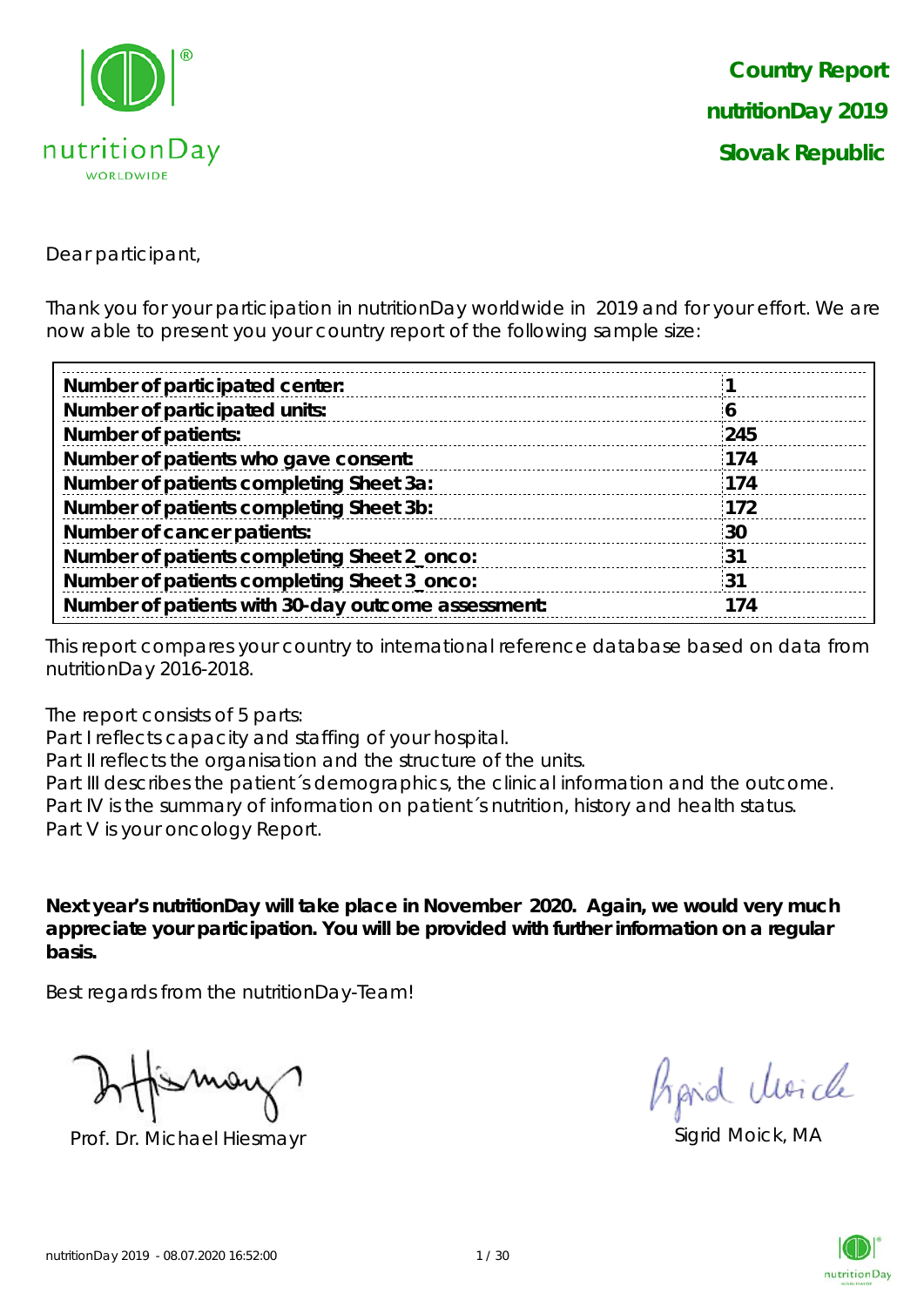## *I. Hospital capacity and staffing ("Hospital sheet")*

|                                                                                    | <b>YOUR RESULTS</b> | <b>REFERENCE RESULTS</b> |
|------------------------------------------------------------------------------------|---------------------|--------------------------|
| 1. Total number of beds in hospital                                                | 382 [382-382]       | 333 [194-630]            |
| 2. Total number of admissions in the hospital last<br>year                         | 13864 [13864-13864] | 18005 [9101-36130]       |
| 3. Total number of staff in the hospital                                           |                     |                          |
| <b>Total medical doctors</b>                                                       | 90 [90-90]          | 173 [80-399]             |
| <b>Medical specialists</b>                                                         | 52 [52-52]          | 116 [53-250]             |
| Medical non-specialists                                                            | 38 [38-38]          | 37 [14-84]               |
| <b>Nurses</b>                                                                      | 211 [211-211]       | 420 [183-836]            |
| <b>Dieticians</b>                                                                  | $1[1-1]$            | $5[2-9]$                 |
| <b>Nutritionists</b>                                                               | $1[1-1]$            | $1[0-4]$                 |
| Pharmacists                                                                        | $1[1-1]$            | $7[4-21]$                |
| Kitchen staff                                                                      | 27 [27-27]          | 31 [15-59]               |
|                                                                                    |                     |                          |
| <b>Full time equivalent</b>                                                        |                     |                          |
| <b>Total medical doctors</b>                                                       | 81 [81-81]          | 148 [60-373]             |
| <b>Medical specialists</b>                                                         | 43 [43-43]          | 98 [45-251]              |
| Medical non-specialists                                                            | 38 [38-38]          | 36 [11-99]               |
| <b>Nurses</b>                                                                      | 211 [211-211]       | 364 [180-788]            |
| <b>Dieticians</b>                                                                  | $1[1-1]$            | $5[2-8]$                 |
| <b>Nutritionists</b>                                                               | $1[1-1]$            | $1[0-3]$                 |
| Pharmacists                                                                        | $1[1-1]$            | $6[3-18]$                |
| Kitchen staff                                                                      | 27 [27-27]          | 29 [15-55]               |
|                                                                                    |                     |                          |
| 4. Does the hospital have a nutrition care strategy?                               | 1 (100,0%) Yes      | 498 (79,4%) Yes          |
|                                                                                    |                     |                          |
| 5. Which nutrition-related standards or routine activities exist in your hospital? |                     |                          |
| Nutrition training is available                                                    | 1 (100,0%) Yes      | 434 (66,7%) Yes          |
| Nutrition steering committee is available                                          | 1 (100,0%) Yes      | 388 (59,6%) Yes          |
| Quality indicators are recorded and reported to national<br>or regional level      | 1 (100,0%) Yes      | 263 (40,4%) Yes          |
| Quality indicators are used for internal benchmarking                              | 1 (100,0%) Yes      | 337 (51,8%) Yes          |
| Patient feedback about food and food service is collected<br>using a questionnaire | 1 (100,0%) Yes      | 475 (73,0%) Yes          |
| None                                                                               | $0(0,0\%)$ Yes      | 30 (4,6%) Yes            |
| No answer given                                                                    | $0(0,0\%)$          | 24 (3,7%)                |

#### **6. Which codes are available /routinely used in your hospital for billing and reimbursement purposes?**

|  |  | <b>Codes available</b> |
|--|--|------------------------|
|--|--|------------------------|



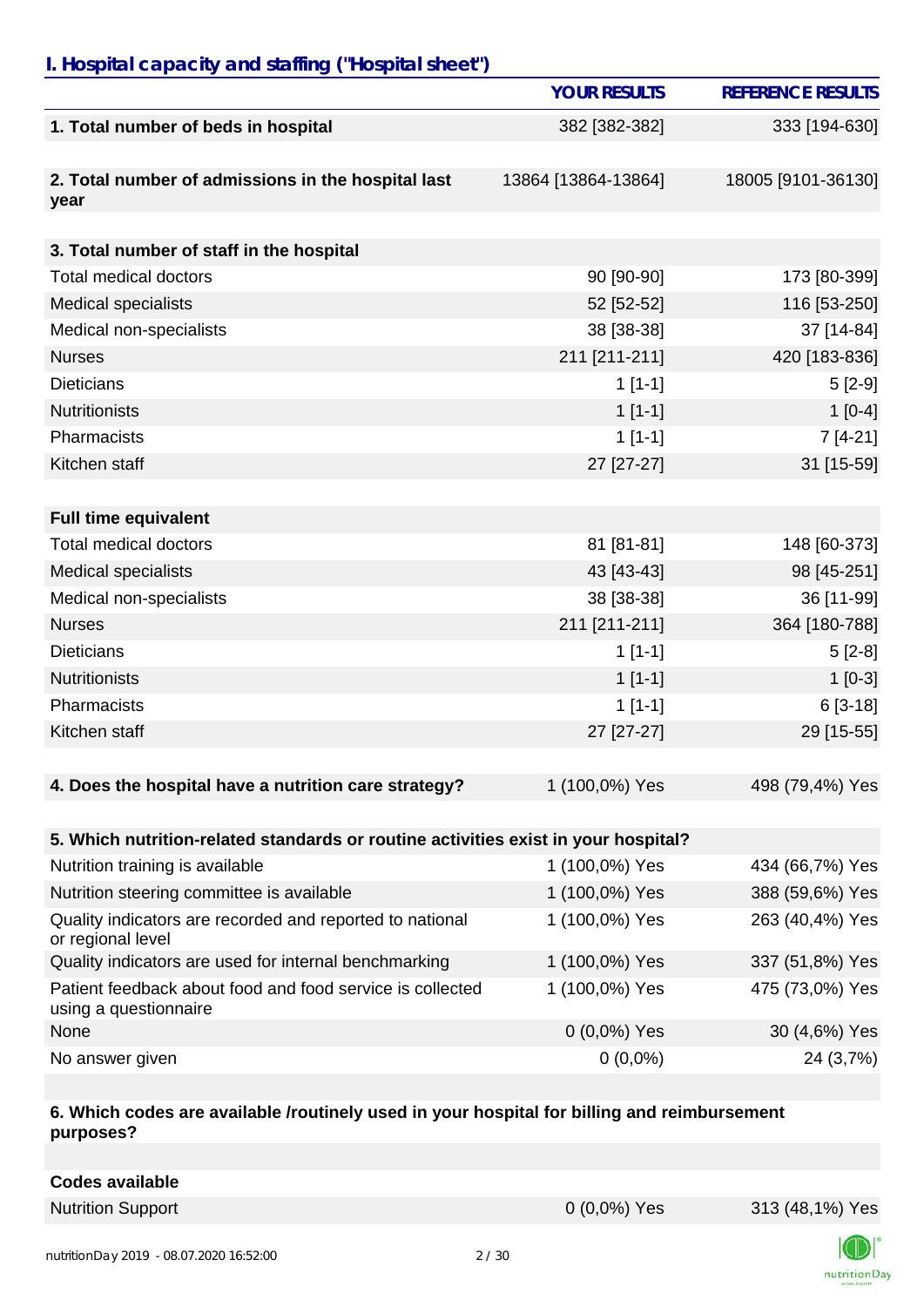| Oral nutrition supplements                                | $0(0,0\%)$ Yes | 239 (36,7%) Yes |
|-----------------------------------------------------------|----------------|-----------------|
| Parenteral nutrition                                      | 1 (100,0%) Yes | 375 (57,6%) Yes |
| <b>Enteral nutrition</b>                                  | 1 (100,0%) Yes | 334 (51,3%) Yes |
| Dietary counseling                                        | 0 (0,0%) Yes   | 235 (36,1%) Yes |
| Specific dietary interventions                            | 0 (0,0%) Yes   | 181 (27,8%) Yes |
| Screening for malnutrition                                | 1 (100,0%) Yes | 187 (28,7%) Yes |
| <b>Risk of malnutrition</b>                               | 0 (0,0%) Yes   | 160 (24,6%) Yes |
| Malnutrition (in general)                                 | 0 (0,0%) Yes   | 294 (45,2%) Yes |
| Severity of malnutrition (i.e. mild, moderate, severe)    | 1 (100,0%) Yes | 280 (43,0%) Yes |
| No information available from billing/finance/controlling | $0(0,0\%)$ Yes | 109 (16,7%) Yes |
| No answer given                                           |                | 42 (6,5%)       |
|                                                           |                |                 |
| <b>Codes routinely used</b>                               |                |                 |
| <b>Nutrition Support</b>                                  | 0 (0,0%) Yes   | 270 (41,5%) Yes |
| Oral nutrition supplements                                | 0 (0,0%) Yes   | 209 (32,1%) Yes |
| Parenteral nutrition                                      | 1 (100,0%) Yes | 343 (52,7%) Yes |
| <b>Enteral nutrition</b>                                  | 1 (100,0%) Yes | 307 (47,2%) Yes |
| Dietary counseling                                        | 0 (0,0%) Yes   | 198 (30,4%) Yes |
| Specific dietary interventions                            | 0 (0,0%) Yes   | 159 (24,4%) Yes |
| Screening for malnutrition                                | 1 (100,0%) Yes | 149 (22,9%) Yes |
| Risk of malnutrition                                      | 0 (0,0%) Yes   | 128 (19,7%) Yes |
| Malnutrition (in general)                                 | 0 (0,0%) Yes   | 255 (39,2%) Yes |
| Severity of malnutrition (i.e. mild, moderate, severe)    | 1 (100,0%) Yes | 242 (37,2%) Yes |
| No information available from billing/finance/controlling | $0(0,0\%)$ Yes | 120 (18,4%) Yes |
| No answer given                                           |                | 53 (8,1%)       |

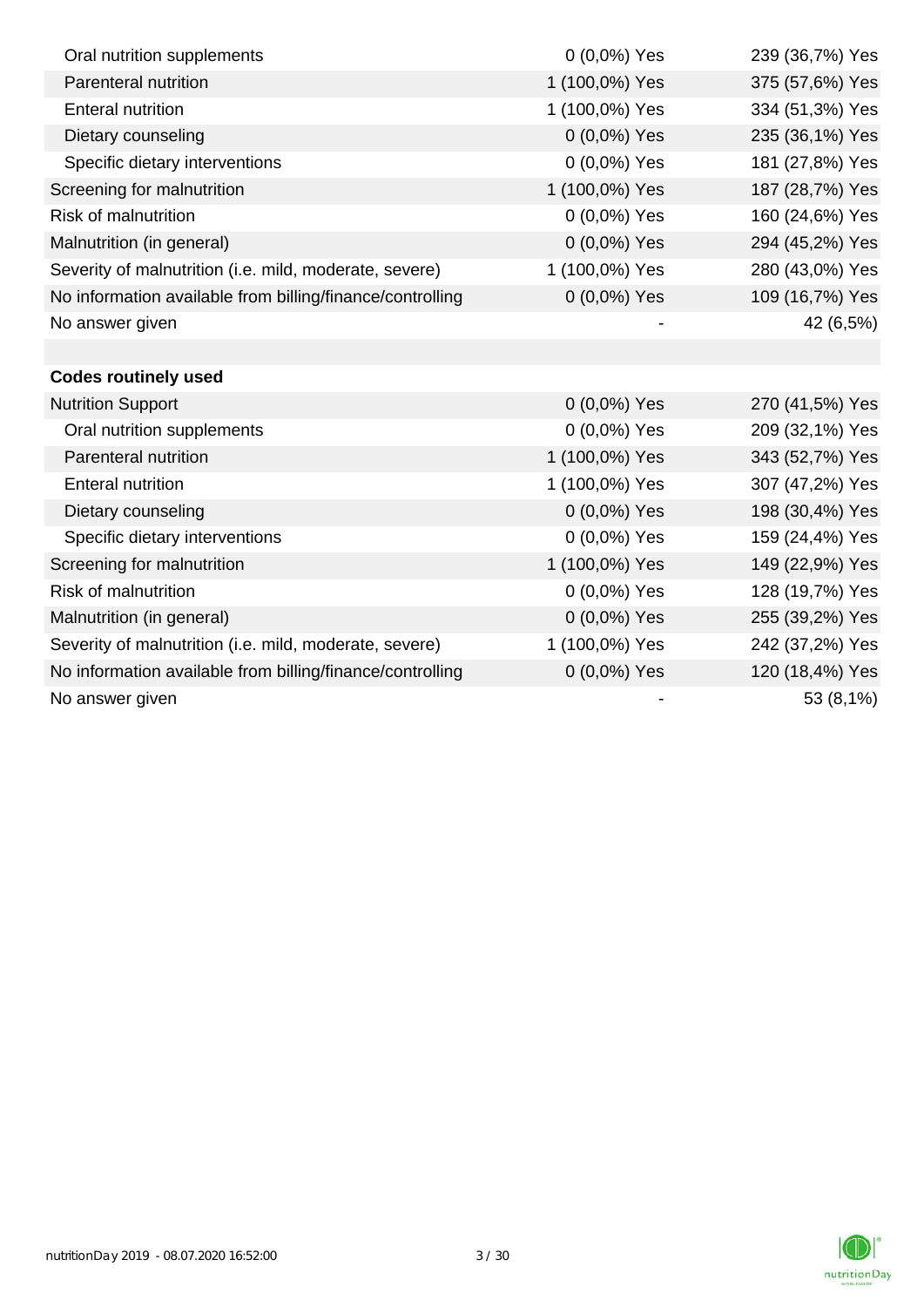### *II. Unit organisation and structures ("Sheet 1a/1b")*

|                                                                       | <b>YOUR RESULTS</b> | <b>REFERENCE RESULTS</b> |
|-----------------------------------------------------------------------|---------------------|--------------------------|
|                                                                       |                     |                          |
| Internal Medicine / General                                           | 1(16,7%)            | 21.1%                    |
| Internal Medicine / Cardiology                                        | $0(0,0\%)$          | 4.3%                     |
| Internal Medicine / Gastroenterology & hepatology                     | $0(0,0\%)$          | 7.8%                     |
| Internal Medicine / Geriatrics                                        | $0(0,0\%)$          | 9.7%                     |
| Internal Medicine / Infectious diseases                               | $0(0,0\%)$          | 0.6%                     |
| Internal Medicine / Nephrology                                        | $0(0,0\%)$          | 1.2%                     |
| Internal Medicine / Oncology (incl. radiotherapy)                     | 1(16,7%)            | 8.1%                     |
| Interdisciplinary                                                     | $0(0,0\%)$          | 3.4%                     |
| Long term care                                                        | 1(16,7%)            | 2.0%                     |
| Neurology                                                             | 1(16,7%)            | 3.6%                     |
| Surgery / General                                                     | 1(16,7%)            | 15.7%                    |
| Surgery/ Cardiac/Vascular/Thoracic                                    | $0(0,0\%)$          | 1.4%                     |
| Surgery / Neurosurgery                                                | $0(0,0\%)$          | 0.9%                     |
| Surgery / Orthopedic                                                  | $0(0,0\%)$          | 4.2%                     |
| Trauma                                                                | $0(0,0\%)$          | 0.9%                     |
| Ear Nose Throat (ENT)                                                 | $0(0,0\%)$          | 1.7%                     |
| Gynecology / Obstetrics                                               | $0(0,0\%)$          | 1.4%                     |
| <b>Pediatrics</b>                                                     | $0(0,0\%)$          | 0.1%                     |
| Psychiatry                                                            | 1(16,7%)            | 0.9%                     |
| <b>Others</b>                                                         | $0(0,0\%)$          | 11.1%                    |
|                                                                       |                     |                          |
| 2. Number of registered inpatients at noon                            | 46 [32-59]          | 25 [19-32]               |
| 3. Total bed capacity of the unit                                     | 52 [37-73]          | 30 [24-40]               |
|                                                                       |                     |                          |
| 4. Number of each type of staff in the unit for TODAY's morning shift |                     |                          |
|                                                                       |                     |                          |
| <b>Fully trained</b>                                                  |                     |                          |
| Medical doctors                                                       | $7[5-7]$            | $4[2-7]$                 |
| <b>Nurses</b>                                                         | $6[4-8]$            | $5[3-8]$                 |
| Nursing aides                                                         | $1[1-2]$            | $2[1-4]$                 |
| <b>Dieticians</b>                                                     | $0 [0-0]$           | $1[0-1]$                 |
| <b>Nutritionists</b>                                                  | $0[0-0]$            | $0[0-1]$                 |
| Administrative staff                                                  | $1[1-1]$            | $1[0-1]$                 |
| Other staff involved in patient care                                  | $3[2-3]$            | $1[0-2]$                 |
|                                                                       |                     |                          |
| In training                                                           |                     |                          |
| <b>Medical doctors</b>                                                |                     | $1[0-3]$                 |
| Medical students                                                      |                     | $0[0-2]$                 |

Nurses  $1$  [0-3]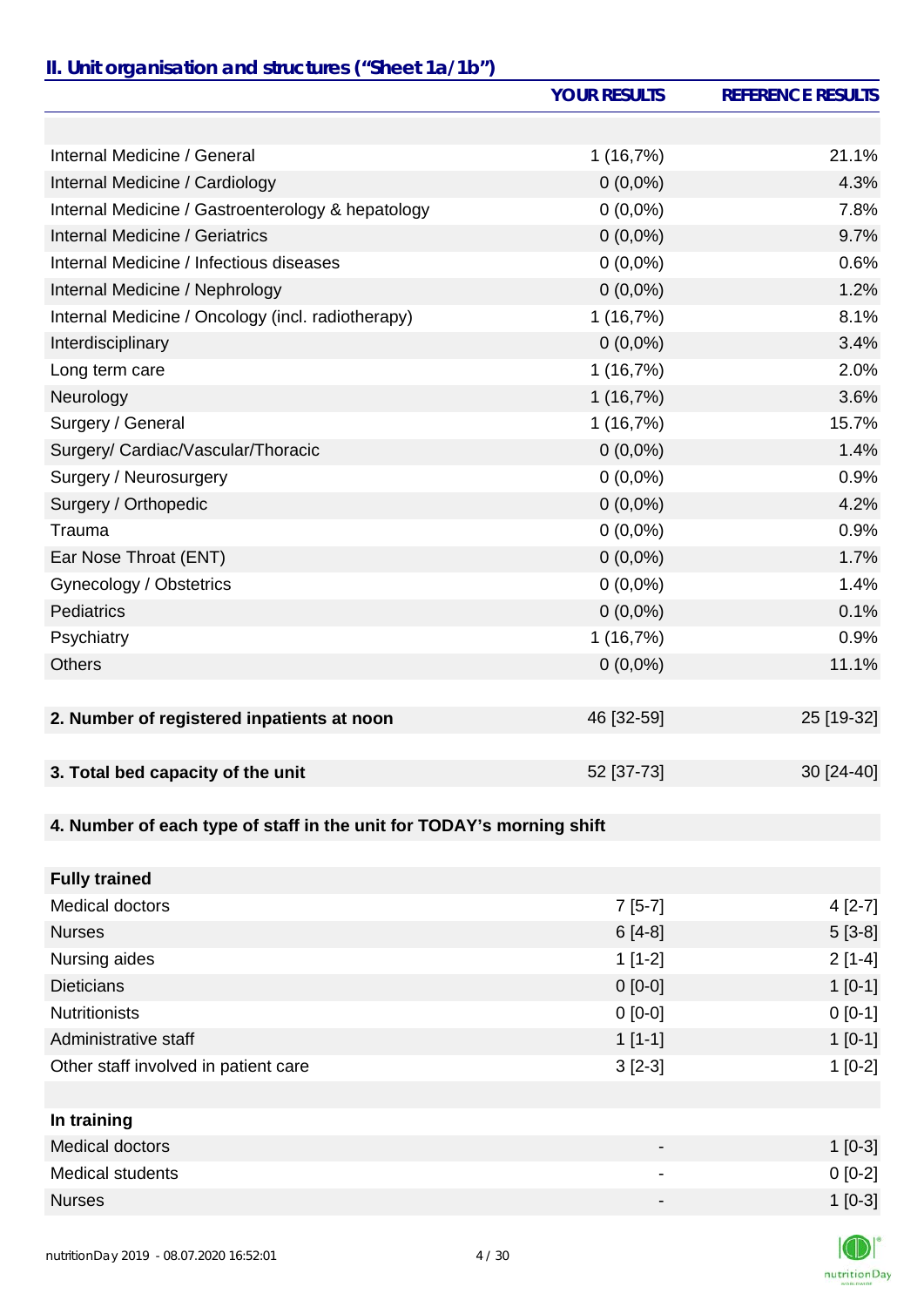| Nursing aides                                                                                       |                          | $0[0-0]$               |
|-----------------------------------------------------------------------------------------------------|--------------------------|------------------------|
| <b>Dieticians</b>                                                                                   |                          | $0[0-0]$               |
| <b>Nutritionists</b>                                                                                |                          | $0[0-0]$               |
| Other staff involved in patient care                                                                |                          | $0 [0-0]$              |
|                                                                                                     |                          |                        |
| 5. Is there a nutrition support team in your hospital<br>available?                                 | 6 (100,0%) Yes           | 1018 (78,3%) Yes       |
| 6. Does the unit have a nutrition care strategy?                                                    | 6 (100,0%) Yes           | 984 (75,7%) Yes        |
| 7. Is there a person in your unit responsible for<br>nutrition care?                                | 6 (100,0%) Yes           | 922 (70,9%) Yes        |
| 8. Is there a dietician, nutritionist or dietetic assistant<br>available for your unit?             | 6 (100,0%) Yes           | 1239 (90,8%) Yes       |
| 9. Is specific staff responsible for providing feeding<br>assistance to patients during meal times? | 6 (100,0%) Yes           | 780 (60,0%) Yes        |
| 10. How do you MAINLY screen/monitor patients for<br>malnutrition?                                  |                          |                        |
|                                                                                                     |                          |                        |
| At admission                                                                                        | $\overline{\phantom{a}}$ |                        |
| No routine screening<br>No fixed criteria                                                           |                          | 109 (7,6%)<br>21(1,5%) |
| Experience / visual assessment only                                                                 |                          | 102 (7,1%)             |
| Weighing / BMI only                                                                                 |                          | 201 (14,1%)            |
| Nutritional Risk Screening (NRS) 2002                                                               | 6 (100%) Yes             | 462 (32,3%)            |
| Malnutrition Universal Screening Tool (MUST)                                                        |                          | 81 (5,7%)              |
| Malnutrition Screening tool (MST)                                                                   |                          | 115 (8,0%)             |
| <b>SNAQ</b>                                                                                         |                          | 13 (0,91%)             |
| Other formal tool                                                                                   |                          | 249 (17,4%)            |
| I do not know                                                                                       |                          | 11 (0,77%)             |
| Missing                                                                                             |                          | 66 (4,6%)              |
|                                                                                                     |                          |                        |
| <b>During hospital stay</b>                                                                         |                          |                        |
| No routine monitoring                                                                               |                          | 133 (9,3%)             |
| No fixed criteria                                                                                   |                          | 118 (8,3%)             |
| Experience / visual assessment only                                                                 | 4 (66,7%) Yes            | 235 (16,4%)            |
| Weighing / BMI only                                                                                 | 1 (16,7%) Yes            | 471 (32,9%)            |
| Other formal tool                                                                                   | 1 (16,7%) Yes            | 375 (26,2%)            |
| I do not know                                                                                       |                          | 32(2,2%)               |
| Missing                                                                                             |                          | 66 (4,6%)              |
|                                                                                                     |                          |                        |
| 11a. Do you routinely use guidelines or standards for<br>nutrition care?                            | 6 (100,0%) Yes           | 1043 (82,1%) Yes       |

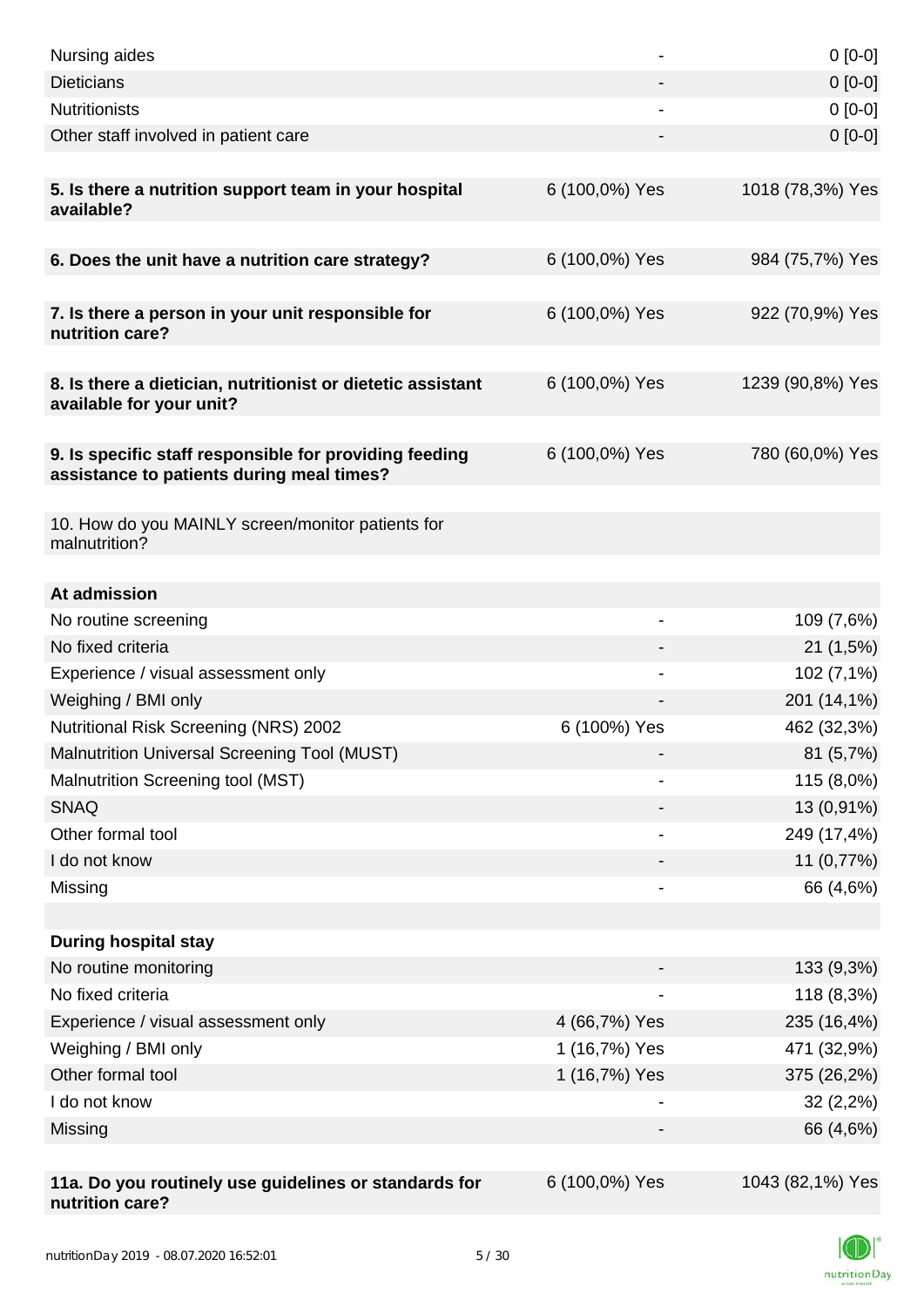| 11b. If yes, which one is mainly used?  |                          |             |
|-----------------------------------------|--------------------------|-------------|
| International guidelines                | $\overline{\phantom{0}}$ | 257 (24,6%) |
| National guidelines                     |                          | 166 (15,9%) |
| Standards on hospital level             | 6 (100%) Yes             | 378 (36,2%) |
| Standards on unit level                 | $\overline{\phantom{0}}$ | 65 (6,2%)   |
| Individual patient nutrition care plans | $\overline{\phantom{0}}$ | 155 (14,9%) |
| Other                                   |                          | $11(1,1\%)$ |
| Missing                                 |                          | $11(1,1\%)$ |
|                                         |                          |             |

# **12. What is routinely done in your unit for given patient groups?**

| At risk                                                    |                |             |
|------------------------------------------------------------|----------------|-------------|
| Watchful waiting                                           | 5 (83,3%) Yes  | 399 (27,9%) |
| Discuss nutrition care activities during ward rounds       | 5 (83,3%) Yes  | 614 (42,9%) |
| Develop an individual nutrition care plan                  | 4 (66,7%) Yes  | 720 (50,3%) |
| Initiate treatment / nutrition intervention                | 4 (66,7%) Yes  | 820 (57,3%) |
| Consult a nutrition expert (dietician, nutritionist, etc.) | 4 (66,7%) Yes  | 828 (57,9%) |
| Consult a medical professional                             | 3 (50,0%) Yes  | 505 (35,3%) |
| Calculate energy requirements                              | 2 (33,3%) Yes  | 652 (45,6%) |
| Calculate protein requirements                             | 2 (33,3%) Yes  | 630 (44,1%) |
|                                                            |                |             |
| <b>Malnourished</b>                                        |                |             |
| Watchful waiting                                           | 6 (100%) Yes   | 280 (19,6%) |
| Discuss nutrition care activities during ward rounds       | 6 (100%) Yes   | 675 (47,2%) |
| Develop an individual nutrition care plan                  | 5 (83,3%) Yes  | 792 (55,4%) |
| Initiate treatment / nutrition intervention                | 6 (100%) Yes   | 884 (61,8%) |
| Consult a nutrition expert (dietician, nutritionist, etc.) | 5 (83,3%) Yes  | 823 (57,6%) |
| Consult a medical professional                             | 4 (66,7%) Yes  | 579 (40,5%) |
| Calculate energy requirements                              | 4 (66,7%) Yes  | 763 (53,4%) |
| Calculate protein requirements                             | 4 (66,7%) Yes  | 745 (52,1%) |
|                                                            |                |             |
| <b>Every patient</b>                                       |                |             |
| Watchful waiting                                           | 2 (33,3%) Yes  | 700 (49,0%) |
| Discuss nutrition care activities during ward rounds       | 2 (33,3%) Yes  | 358 (25,0%) |
| Develop an individual nutrition care plan                  |                | 250 (17,5%) |
| Initiate treatment / nutrition intervention                |                | 197 (13,8%) |
| Consult a nutrition expert (dietician, nutritionist, etc.) |                | 264 (18,5%) |
| Consult a medical professional                             | $\blacksquare$ | 307 (21,5%) |
| Calculate energy requirements                              |                | 186 (13,0%) |
| Calculate protein requirements                             |                | 168 (11,7%) |
|                                                            |                |             |

### **Never**

Watchful waiting 105 (7,3%)



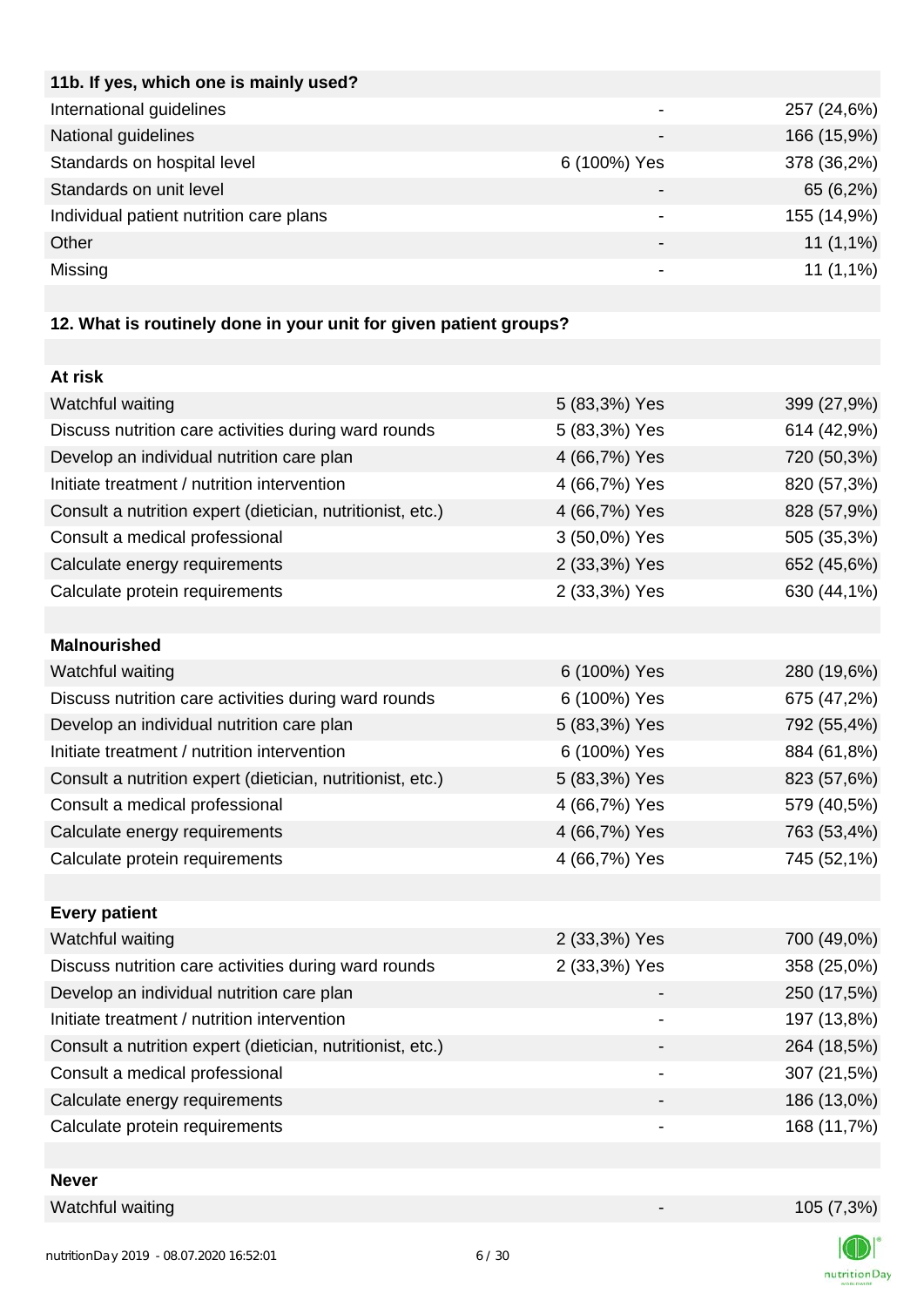| Discuss nutrition care activities during ward rounds            |                              | 77 (5,4%)    |
|-----------------------------------------------------------------|------------------------------|--------------|
| Develop an individual nutrition care plan                       |                              | 62 (4,3%)    |
| Initiate treatment / nutrition intervention                     |                              | 19 (1,3%)    |
| Consult a nutrition expert (dietician, nutritionist, etc.)      |                              | 20 (1,4%)    |
| Consult a medical professional                                  | 1 (16,7%) Yes                | 146 (10,2%)  |
| Calculate energy requirements                                   |                              | 141 (9,9%)   |
| Calculate protein requirements                                  |                              | 165 (11,5%)  |
|                                                                 |                              |              |
| I do not know                                                   |                              |              |
| Watchful waiting                                                |                              | 71 (5,0%)    |
| Discuss nutrition care activities during ward rounds            | $\qquad \qquad \blacksquare$ | 54 (3,8%)    |
| Develop an individual nutrition care plan                       |                              | 41 (2,9%)    |
| Initiate treatment / nutrition intervention                     |                              | 34 (2,4%)    |
| Consult a nutrition expert (dietician, nutritionist, etc.)      |                              | 33(2,3%)     |
| Consult a medical professional                                  |                              | 86 (6,0%)    |
| Calculate energy requirements                                   | 1 (16,7%) Yes                | 65 (4,5%)    |
| Calculate protein requirements                                  | 1 (16,7%) Yes                | 71 (5,0%)    |
|                                                                 |                              |              |
| 13. When do you routinely weigh your patients?                  |                              |              |
| at admission                                                    | 6 (100%) Yes                 | 928 (64,9%)  |
| Within 24 hours                                                 |                              | 210 (14,7%)  |
| Within 48 hours                                                 |                              | 79 (5,5%)    |
| Within 72 hours                                                 | 1 (16,7%) Yes                | 39 (2,7%)    |
| Every week                                                      | 2 (33,3%) Yes                | 627 (43,8%)  |
| Occasionally                                                    | 1 (16,7%) Yes                | 158 (11,0%)  |
| When requested                                                  | 3 (50,0%) Yes                | 728 (50,9%)  |
| At discharge                                                    | 1 (16,7%) Yes                | 67 (4,7%)    |
| Never                                                           |                              | 17 (1,2%)    |
| I do not know                                                   |                              | 6(0,42%)     |
| No answer given                                                 | 3(16,7%)                     | 69 (4,8%)    |
|                                                                 |                              |              |
| 14. What do you do to support adequate food intake of patients? |                              |              |
| Offer additional meals or in between snacks                     | 2 (33,3%) Yes                | 1096 (76,6%) |
| Offer meal choices                                              |                              | 1055 (73,8%) |
| Offer different portion sizes                                   | 1 (16,7%) Yes                | 934 (65,3%)  |
| Consider food presentation                                      | 5 (83,3%) Yes                | 502 (35,1%)  |
| Change food texture/consistency as needed                       | 6 (100%) Yes                 | 1175 (82,2%) |
| Consider patient problems with eating and drinking              | 6 (100%) Yes                 | 1166 (81,5%) |
|                                                                 |                              |              |

| Ensure that mealtimes are undisturbed/protected<br>mealtime policy | 6 (100%) Yes  | 324 (22,7%)  |
|--------------------------------------------------------------------|---------------|--------------|
| Promote positive eating environment                                | 6 (100%) Yes  | 419 (29,3%)  |
| Consider cultural/religious preferences                            | 3 (50,0%) Yes | 903 (63,1%)  |
| Consider patient allergies / intolerances                          | 6 (100%) Yes  | 1045 (73,1%) |
| Other                                                              |               | $103(7,2\%)$ |

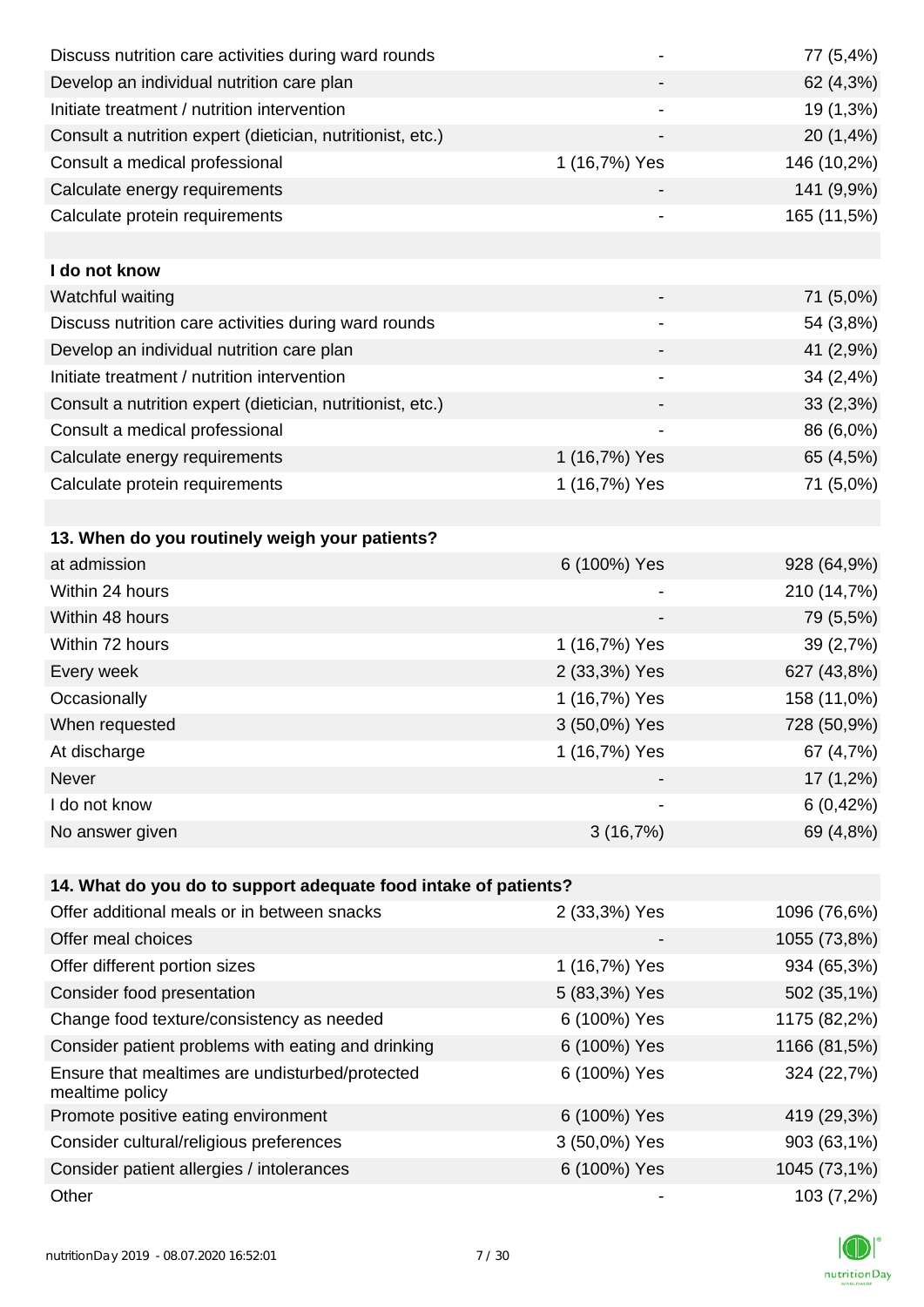| I do not know                                                                        |                              | 26 (1,8%)       |
|--------------------------------------------------------------------------------------|------------------------------|-----------------|
| No answer given                                                                      |                              | 67 (4,7%)       |
|                                                                                      |                              |                 |
| 15. Which nutrition-related standards or routine activities exist in your unit?      |                              |                 |
| Nutrition training is available                                                      | 6 (100%) Yes                 | 821 (57,4%)     |
| Reporting of nutrition related information to hospital<br>managers                   |                              | 608 (42,5%)     |
| Quality indicators are recorded and reported to national<br>or regional level        | 4 (66,7%) Yes                | 448 (31,3%)     |
| Quality indicators are used for internal benchmarking                                | 6 (100%) Yes                 | 513 (35,9%)     |
| Patient feedback about food and food service is collected<br>using a questionnaire   | 5 (83,3%) Yes                | 884 (61,8%)     |
| None                                                                                 |                              | 41 (2,9%)       |
| I do not know                                                                        |                              | 61(4,3%)        |
| No answer given                                                                      |                              | 151 (10,6%)     |
|                                                                                      |                              |                 |
| 16. At admission what is asked and documented?                                       |                              |                 |
| Change in weight                                                                     | 6 (100%) Yes                 | 1104 (77,2%)    |
| Eating habits/difficulties                                                           | 6 (100%) Yes                 | 1041 (72,8%)    |
| Nutrition before admission                                                           | 6 (100%) Yes                 | 823 (57,6%)     |
| None                                                                                 |                              | 18 (1,3%)       |
| I do not know                                                                        |                              | $33(2,3\%)$     |
| No answer given                                                                      |                              | 153 (10,7%)     |
|                                                                                      |                              |                 |
| 17. On what forms is there a specific part about eating, nutrition or malnutrition?  |                              |                 |
|                                                                                      |                              |                 |
| a. Patient Record has a section for                                                  |                              |                 |
| indicating if the patient is malnourished or at risk of<br>malnutrition              | 5 (83,3%) Yes                | 1037 (72,5%)    |
| nutrition treatment                                                                  | 6 (100%) Yes                 | 837 (58,5%)     |
| None                                                                                 |                              | 65 (4,5%)       |
| I do not know                                                                        | $\qquad \qquad \blacksquare$ | 42 (2,9%)       |
|                                                                                      |                              |                 |
| b. Discharge Letter                                                                  |                              |                 |
| summarizes nutrition treatment received during stay                                  |                              | 592 (41,4%)     |
|                                                                                      |                              |                 |
| makes future nutrition-related recommendations                                       | 5 (83,3%) Yes                | 816 (57,1%)     |
| None                                                                                 |                              | 137 (9,6%)      |
| I do not know                                                                        | 1 (16,7%) Yes                | 128 (9,0%)      |
|                                                                                      |                              |                 |
| 18. Do you provide brochures about malnutrition to<br>at risk/malnourished patients? | 2 (33,3%) Yes                | 519 (45,2%) Yes |
|                                                                                      |                              |                 |
| 19. Who filled in this sheet?                                                        |                              |                 |
| <b>Head staff</b>                                                                    |                              | 411 (28,7%)     |
| Dietician                                                                            |                              | 717 (50,1%)     |
| <b>Nurse</b>                                                                         | 3 (50,0%) Yes                | 388 (27,1%)     |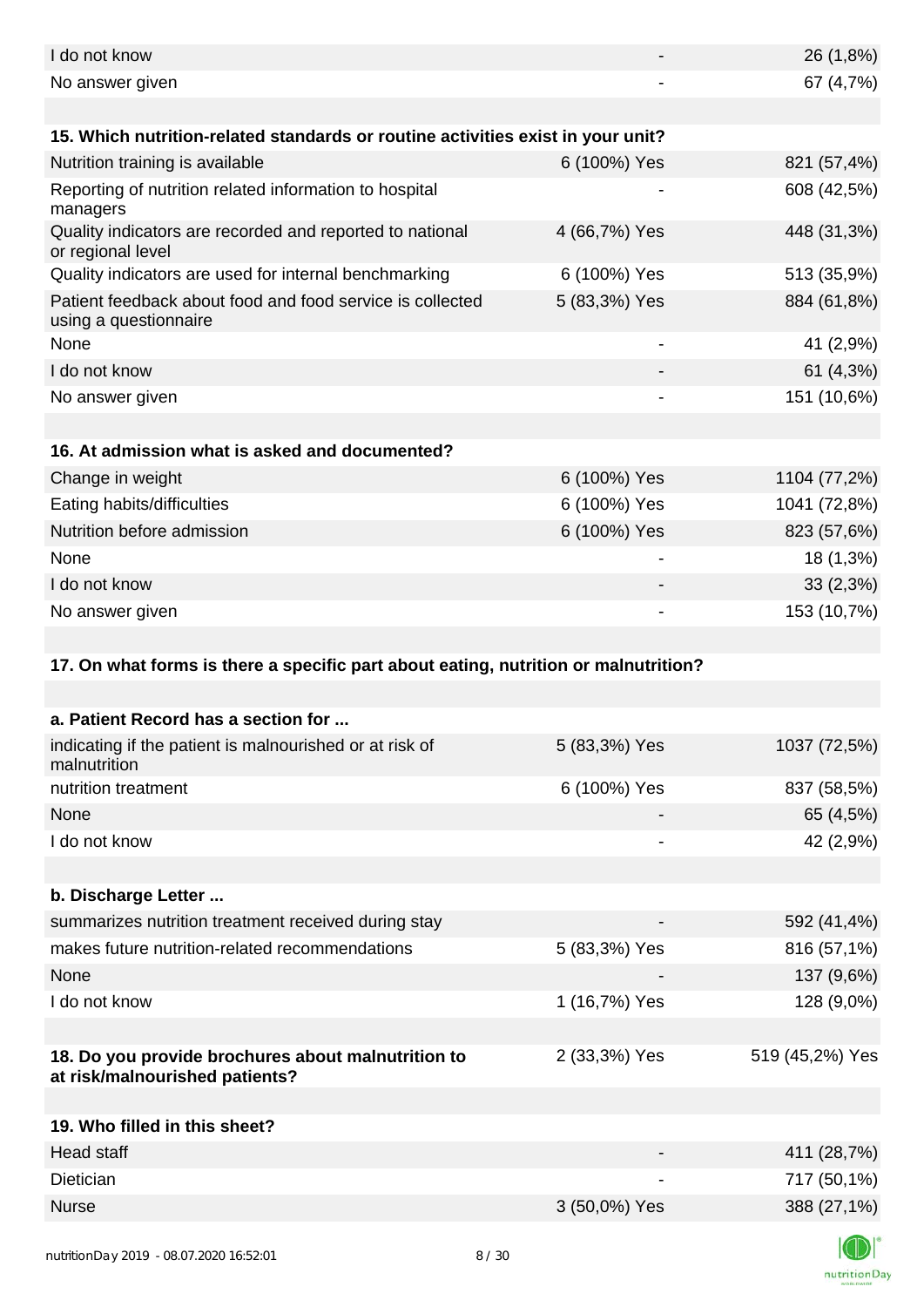| Physician            | 3 (50,0%) Yes            | 175 (12,2%)  |
|----------------------|--------------------------|--------------|
| Administrative staff | $\overline{\phantom{0}}$ | $13(0,91\%)$ |
| Other                | $\overline{\phantom{0}}$ | 71 (5,0%)    |
| None                 | $\overline{\phantom{0}}$ |              |
| I do not know        | $\overline{\phantom{0}}$ | $15(1,0\%)$  |

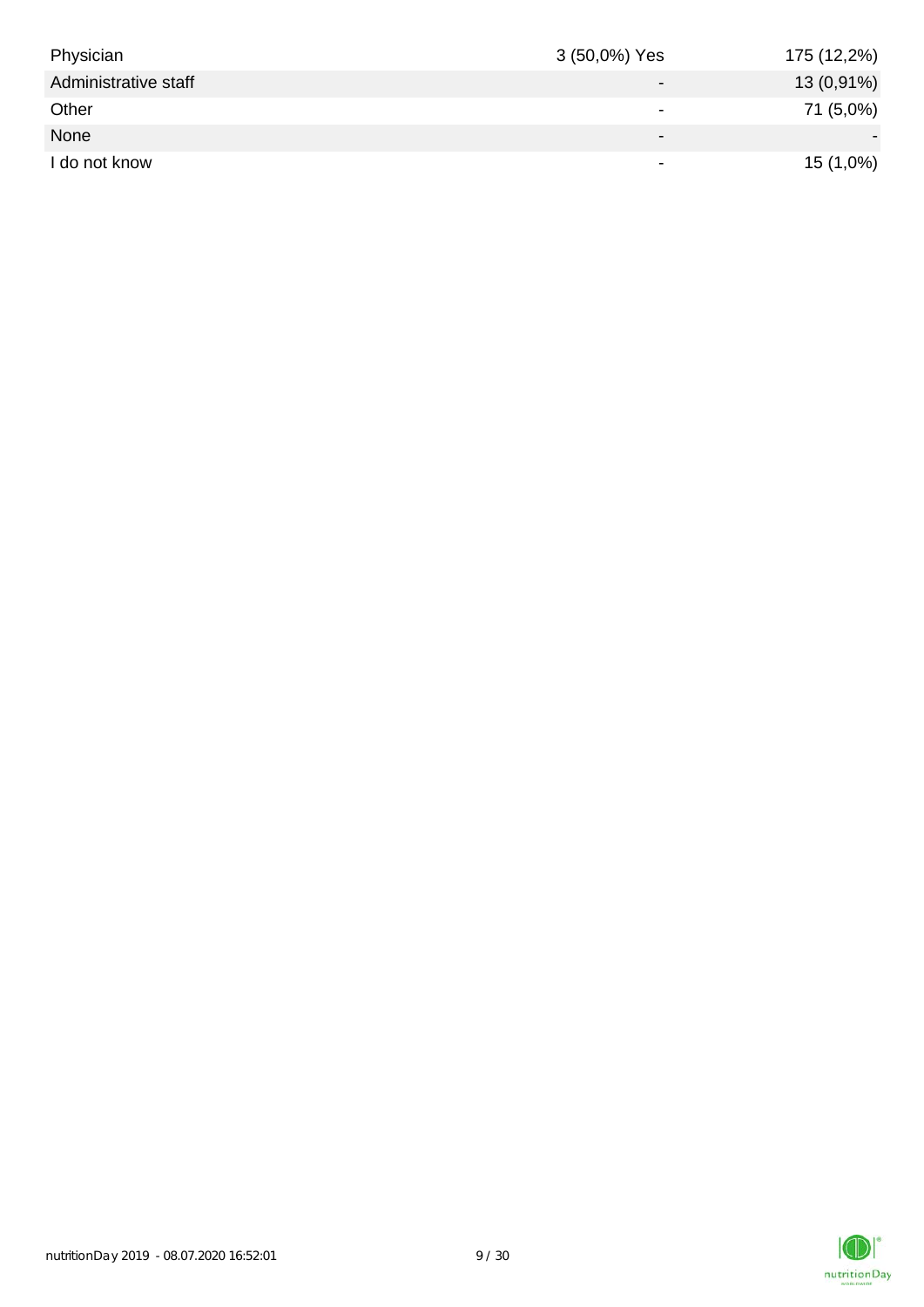|                                                                                         | <b>YOUR RESULTS</b>      | <b>REFERENCE RESULTS</b> |
|-----------------------------------------------------------------------------------------|--------------------------|--------------------------|
|                                                                                         |                          |                          |
| Total                                                                                   | 174                      | 27195                    |
| Age                                                                                     | 66 [50-77]               | 67 [53-78]               |
| Female                                                                                  | 102 (58,6%)              | 13525 (49,7%)            |
| Weight                                                                                  | $75,8 \pm 17,4$          | $69,9+18,9$              |
| Height                                                                                  | $167 + 10$               | $165 \pm 10$             |
| <b>BMI</b>                                                                              | $27,1\pm 6,0$            | $25,5+5,9$               |
|                                                                                         |                          |                          |
| 1. This hospital admission was                                                          |                          |                          |
| planned                                                                                 | 97 (55,7%)               | 9881 (36,3%)             |
| an emergency                                                                            | 74 (42,5%)               | 14977 (55,1%)            |
| I do not know                                                                           | 3(1,7%)                  | 2337 (8,6%)              |
| No answer given                                                                         |                          |                          |
|                                                                                         |                          |                          |
| 2a. Diagnosis at admission                                                              |                          |                          |
| 0100 Infectious and parasitic diseases                                                  | 13 (7,5%)                | 2442 (9,0%)              |
| 0200 Neoplasms                                                                          | 32 (18,4%)               | 4873 (17,9%)             |
| 0300 Blood and bloodforming organs and the immune<br>mechanism                          | 15 (8,6%)                | 1724 (6,3%)              |
| 0400 Endocrine, nutritional and metabolic diseases                                      | 44 (25,3%)               | 3266 (12,0%)             |
| 0500 Mental health                                                                      | 50 (28,7%)               | 1218 (4,5%)              |
| 0600 Nervous system                                                                     | 46 (26,4%)               | 2493 (9,2%)              |
| 0700 Eye and adnexa                                                                     | $2(1,1\%)$               | 339 (1,2%)               |
| 0800 Ear and mastoid process                                                            |                          | 172 (0,63%)              |
| 0900 Circulatory system                                                                 | 64 (36,8%)               | 5629 (20,7%)             |
| 1000 Respiratory system                                                                 | 30 (17,2%)               | 4217 (15,5%)             |
| 1100 Digestive system                                                                   | 33 (19,0%)               | 6840 (25,2%)             |
| 1200 Skin and subcutaneous tissue                                                       | 13 (7,5%)                | 1244 (4,6%)              |
| 1300 Musculoskeletal system and connective tissue                                       | 68 (39,1%)               | 4246 (15,6%)             |
| 1400 Genitourinary system                                                               | 16 (9,2%)                | 2809 (10,3%)             |
| 1500 Pregnancy, childbirth and the puerperium                                           |                          | 222 (0,82%)              |
| 1600 Conditions originating in the perinatal period                                     | 1(0,57%)                 | 36 (0,13%)               |
| 1700 Congenital/chromosomal abnormalities                                               |                          | 52 (0,19%)               |
| 1800 Symptoms, signs, abnormal clinical/lab findings                                    | $4(2,3\%)$               | 1319 (4,9%)              |
| 1900 Injury, poisoning                                                                  | 5(2,9%)                  | 724 (2,7%)               |
| 2000 External causes of morbidity and mortality (e.g.<br>transport accidents, assaults) | 1(0,57%)                 | 671 (2,5%)               |
| 2100 Factors influencing health status and contact with<br>health services              | $\overline{\phantom{a}}$ | 990 (3,6%)               |
| No answer given                                                                         |                          |                          |

### **3. Which conditions/comorbidities does this patient have?**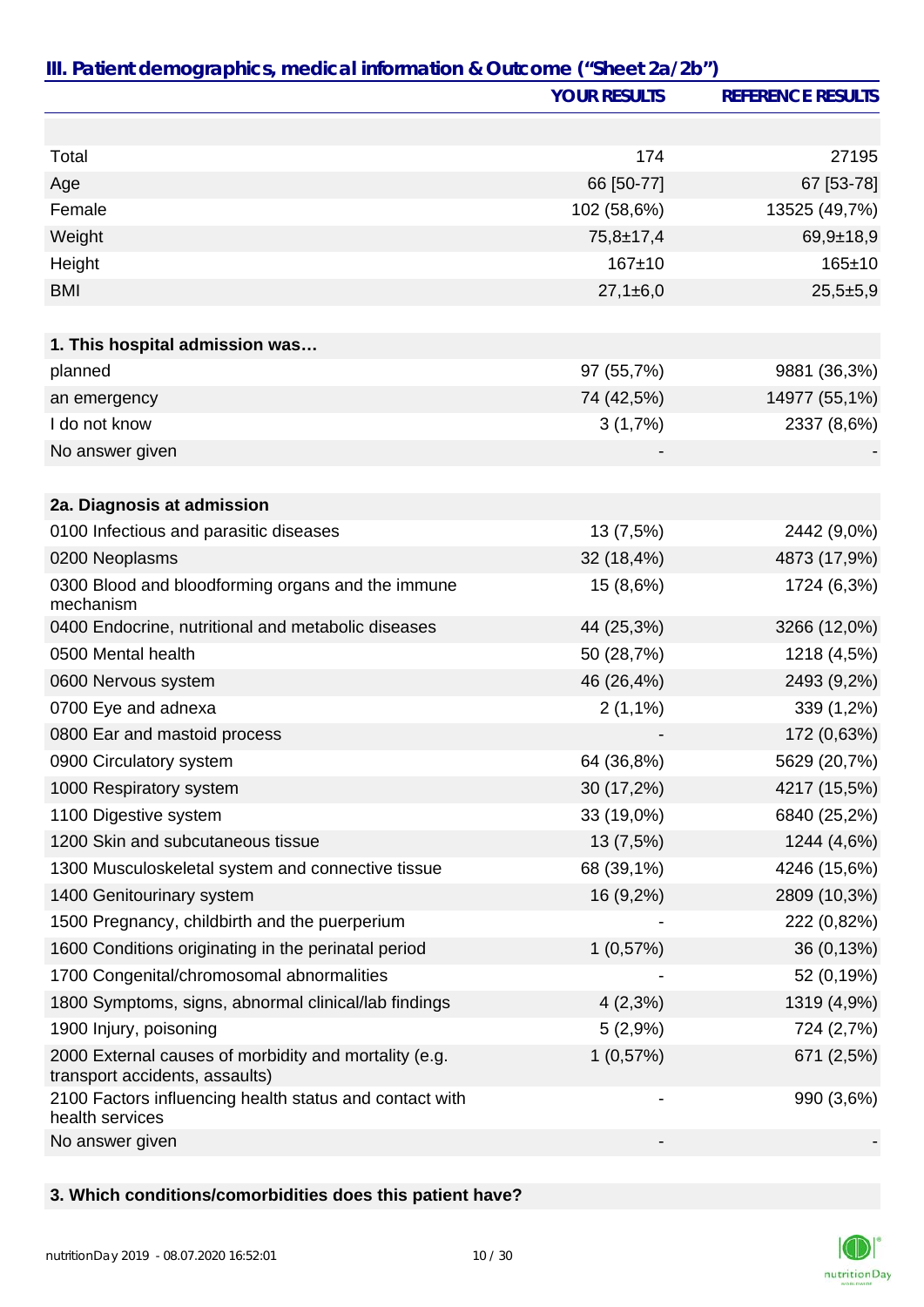| Cardiac insufficiency                                | 67 (38,5%)  | 5264 (21,3%)  |
|------------------------------------------------------|-------------|---------------|
| Myocardial infarction                                | $7(4,0\%)$  | 1338 (5,5%)   |
| Chronic lung disease                                 | 28 (16,1%)  | 3466 (14,1%)  |
| Cerebral vascular disease                            | 39 (22,4%)  | 2274 (9,3%)   |
| Peripheral vascular disease                          | 38 (22,0%)  | 2842 (11,6%)  |
| Chronic liver disease                                | 20 (11,6%)  | 1477 (6,1%)   |
| Chronic kidney disease                               | 16 (9,2%)   | 2817 (11,6%)  |
| <b>Diabetes</b>                                      | 48 (27,6%)  | 5968 (24,2%)  |
| Cancer                                               | 30 (17,2%)  | 5709 (23,2%)  |
| Infection                                            | 25 (14,4%)  | 3578 (14,6%)  |
| Dementia                                             | 13 (7,5%)   | 1229 (5,1%)   |
| Major depressive disorder                            | 22 (12,8%)  | 1233 (5,1%)   |
| Other chronic mental disorder                        | 29 (16,7%)  | 1229 (5,1%)   |
| Other chronic disease                                | 57 (33,1%)  | 6369 (25,9%)  |
| None                                                 | 17 (9,8%)   | 4869 (17,9%)  |
|                                                      |             |               |
| 4a. Previous operation during this hospital stay     |             |               |
| Yes, planned                                         | 18 (10,3%)  | 5304 (19,5%)  |
| Yes, acute                                           | 16 (9,2%)   | 1634 (6,0%)   |
| <b>No</b>                                            | 137 (78,7%) | 17917 (65,9%) |
| I do not know                                        | 1(0,57%)    | 313 (1,2%)    |
| Missing                                              | $2(1,1\%)$  | 2027 (7,5%)   |
|                                                      |             |               |
| Days since operation                                 | 65 [36-90]  | $3[1-11]$     |
|                                                      |             |               |
| 4b. Planned operation during this hospital stay      |             |               |
| Yes, today or tomorrow                               | 6(3,4%)     | 1998 (7,3%)   |
| Yes, later                                           | 7(4,0%)     | 1411 (5,2%)   |
| No                                                   | 161 (92,5%) | 19908 (73,2%) |
| I do not know                                        |             | 1082 (4,0%)   |
| Missing                                              |             | 2796 (10,3%)  |
|                                                      |             |               |
| 5. Previous ICU admission during this hospital stay? | 7(4,0%)     | 2731 (10,6%)  |
| (Yes)                                                |             |               |
|                                                      |             |               |
| 6. Is this patient terminally ill?                   | 6(3,4%)     | 1729 (6,4%)   |
|                                                      |             |               |
| 7. Fluid status                                      |             |               |
| Normal                                               | 157 (90,2%) | 20820 (76,6%) |
| Overloaded                                           |             | 1466 (5,4%)   |
| Dehydrated                                           | 14 (8,0%)   | 1298 (4,8%)   |
| I do not know                                        | 3(1,7%)     | 3611 (13,3%)  |
| Missing                                              |             |               |

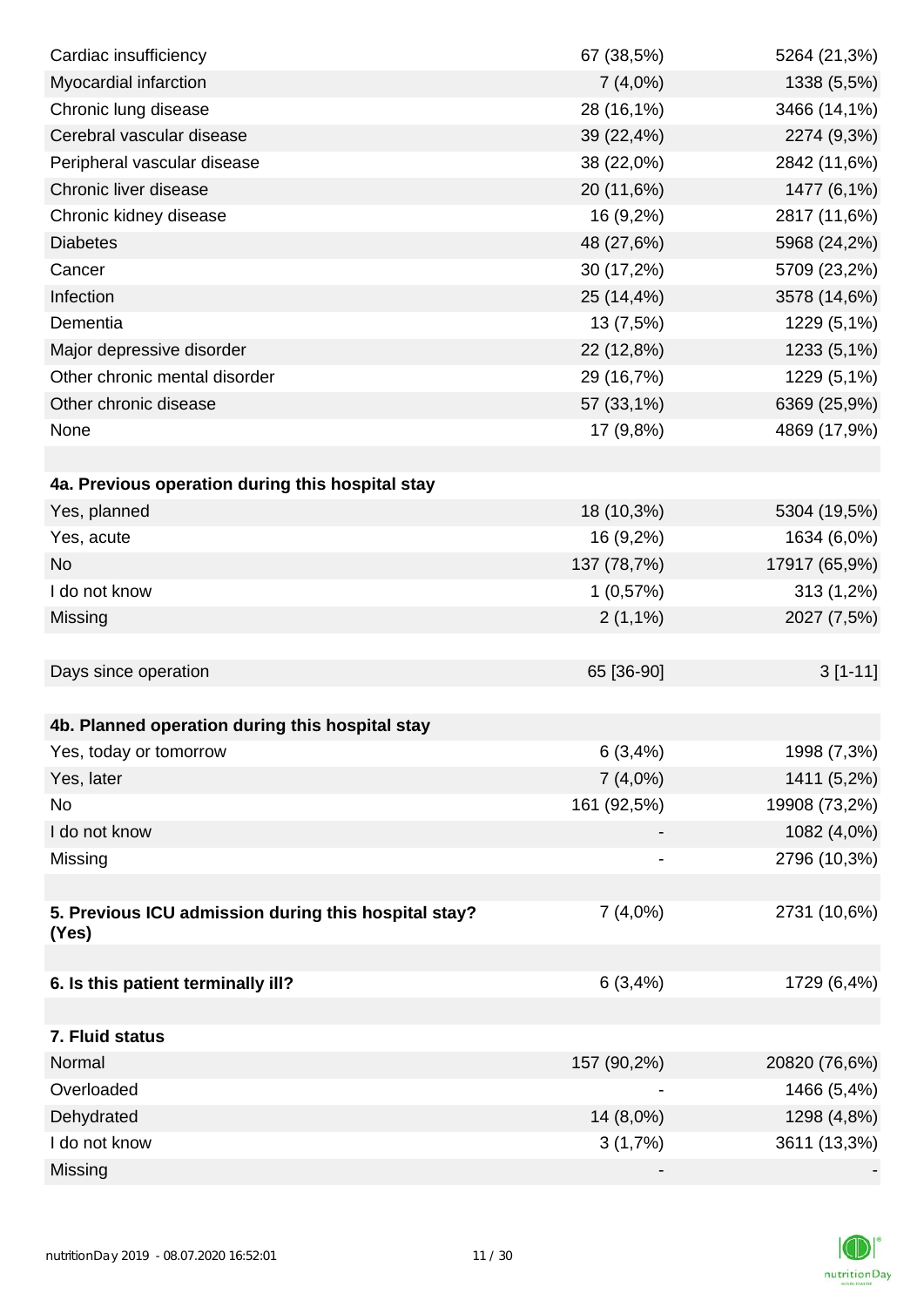| 8. Number of different medications planned                                               |                |               |
|------------------------------------------------------------------------------------------|----------------|---------------|
| Oral                                                                                     | $6[4-10]$      | $5[2-8]$      |
| Other                                                                                    | $1[1-2]$       | $2[1-4]$      |
|                                                                                          |                |               |
| 9. Was this patient identified as malnourished or at risk of malnutrition?               |                |               |
| Malnourished                                                                             | $4(2,3\%)$     | 3264 (12,0%)  |
| At risk                                                                                  | 13 (7,5%)      | 4856 (17,9%)  |
| <b>No</b>                                                                                | 154 (88,5%)    | 16820 (61,8%) |
| I do not know                                                                            | 3(1,7%)        | 2255 (8,3%)   |
| Missing                                                                                  |                |               |
|                                                                                          |                |               |
| 10. IV Fluids                                                                            |                |               |
| Electrolyte solution (NaCl, Ringers lactate, etc)                                        | 66 (37,9%)     | 9496 (34,9%)  |
| 5% Glucose solution                                                                      | $9(5,2\%)$     | 2615 (9,6%)   |
|                                                                                          |                |               |
| 11. Number of ONS drinks planned                                                         | $0[0-0]$       | $0[0-0]$      |
|                                                                                          |                |               |
| 12. Nutrition intake                                                                     |                |               |
| Regular hospital food                                                                    | 144 (82,8%)    | 15788 (58,1%) |
| Fortified/enriched hospital food                                                         | $2(1,1\%)$     | 3133 (11,5%)  |
| Protein/energy supplement (e.g. ONS drinks)                                              | 7(4,0%)        | 4012 (14,8%)  |
| <b>Enteral nutrition</b>                                                                 | 17 (9,8%)      | 1315 (4,8%)   |
| Parenteral nutrition                                                                     | 3(1,7%)        | 1286 (4,7%)   |
| Special diet                                                                             | 38 (21,8%)     | 8834 (32,5%)  |
| None                                                                                     | 3(1,7%)        | 1283 (4,7%)   |
|                                                                                          |                |               |
| 13a. All lines and Tubes                                                                 |                |               |
| <b>Central Venous</b>                                                                    | 3(1,7%)        | 2360 (9,2%)   |
| Peripheral venous access                                                                 | 60 (34,5%)     | 12501 (48,7%) |
| Nasogastric                                                                              | $\blacksquare$ | 680 (2,6%)    |
| Nasojejunal                                                                              |                | 135 (0,53%)   |
| Nasoduadenal                                                                             |                | 99 (0,39%)    |
| Enterostoma                                                                              |                | 126 (0,49%)   |
| Percutaneous endoscopy/surgical gastrostomy                                              | 1(0,57%)       | 234 (0,91%)   |
| Percutaneous endoscopy/surgical jejunostomy                                              |                | 95 (0,37%)    |
| None                                                                                     | 112 (64,4%)    | 12303 (45,2%) |
|                                                                                          |                |               |
| 13b. Were there complications with nutrition related lines<br>and tubes since admission? |                |               |
| Yes, previously                                                                          |                | 362 (1,3%)    |
| Yes, ongoing                                                                             |                | 227 (0,83%)   |
| <b>No</b>                                                                                | 168 (96,6%)    | 21227 (78,1%) |
| I do not know                                                                            |                | 2312 (8,5%)   |
| Missing                                                                                  | 6(3,4%)        | 3067 (11,3%)  |

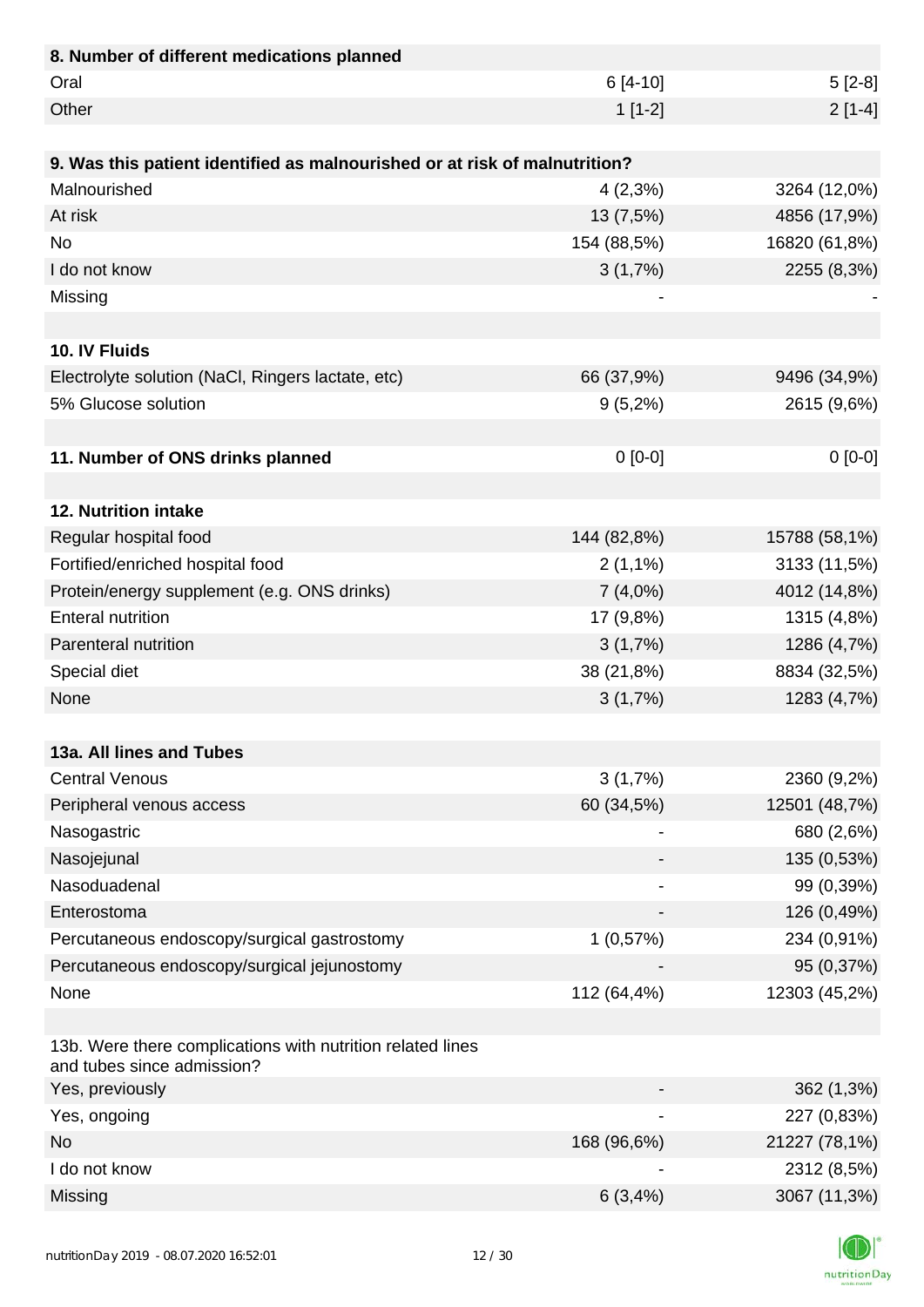| 14. Please indicate if any of the following was done for this patient since admission |             |               |
|---------------------------------------------------------------------------------------|-------------|---------------|
| Energy requirements were determined                                                   | 23 (13,2%)  | 9593 (37,3%)  |
| Protein requirements were determined                                                  | 3(1,7%)     | 8543 (33,3%)  |
| Food/Nutrition intake was recorded in the patient record                              | 110 (63,2%) | 11079 (43,1%) |
| Nutrition treatment plan was developed                                                | 26 (14,9%)  | 9042 (35,2%)  |
| Nutrition expert was consulted                                                        |             | 9313 (36,3%)  |
| Malnutrition status is recorded in the patient record                                 | 10 (5,7%)   | 8238 (32,1%)  |
| None                                                                                  |             |               |
|                                                                                       |             |               |
| 15a. Energy goal                                                                      |             |               |
| $< 500$ kcal                                                                          |             | 1046 (3,8%)   |
| 500-999 kcal                                                                          |             | 269 (0,99%)   |
| 1000-1499 kcal                                                                        | 21 (12,1%)  | 2400 (8,8%)   |
| 1500-1999 kcal                                                                        | 25 (14,4%)  | 8218 (30,2%)  |
| >=2000 kcal                                                                           |             | 2704 (9,9%)   |
| Not determined                                                                        | 116 (66,7%) | 8749 (32,2%)  |
| I do not know                                                                         | 12 (6,9%)   | 2265 (8,3%)   |
| Missing                                                                               |             | 1544 (5,7%)   |
|                                                                                       |             |               |
| 15b. Energy intake                                                                    |             |               |
| $< 500$ kcal                                                                          |             | 1697 (6,2%)   |
| 500-999 kcal                                                                          | 6(3,4%)     | 1257 (4,6%)   |
| 1000-1499 kcal                                                                        | 14 (8,0%)   | 3424 (12,6%)  |
| 1500-1999 kcal                                                                        | 26 (14,9%)  | 5999 (22,1%)  |
| >=2000 kcal                                                                           |             | 1448 (5,3%)   |
| Not determined                                                                        | 116 (66,7%) | 8533 (31,4%)  |
| I do not know                                                                         | 12 (6,9%)   | 3276 (12,0%)  |
| Missing                                                                               |             | 1561 (5,7%)   |
|                                                                                       |             |               |
| 16. Since admission, this patient's health status has                                 |             |               |
| Improved                                                                              | 106 (60,9%) | 12837 (47,2%) |
| Deteriorated                                                                          | 13 (7,5%)   | 1433 (5,3%)   |
| Remained the same                                                                     | 44 (25,3%)  | 7057 (25,9%)  |
| This patient has just been admitted                                                   | 11 (6,3%)   | 1699 (6,2%)   |
| I do not know                                                                         |             | 2663 (9,8%)   |
| Missing                                                                               |             | 1506 (5,5%)   |
|                                                                                       |             |               |
| Length of hospital stay (days)                                                        | 11 [7-25]   | 12 [6-23]     |
|                                                                                       |             |               |
| <b>Outcome Code</b>                                                                   |             |               |
| 1= Still in the hospital                                                              | $9(5,2\%)$  | 2601 (9,6%)   |
| 2= Transferred to another hospital                                                    | 1(0,57%)    | 571 (2,1%)    |
| 3= Transferred to long term care                                                      | 6(3,4%)     | 1107 (4,1%)   |
|                                                                                       |             |               |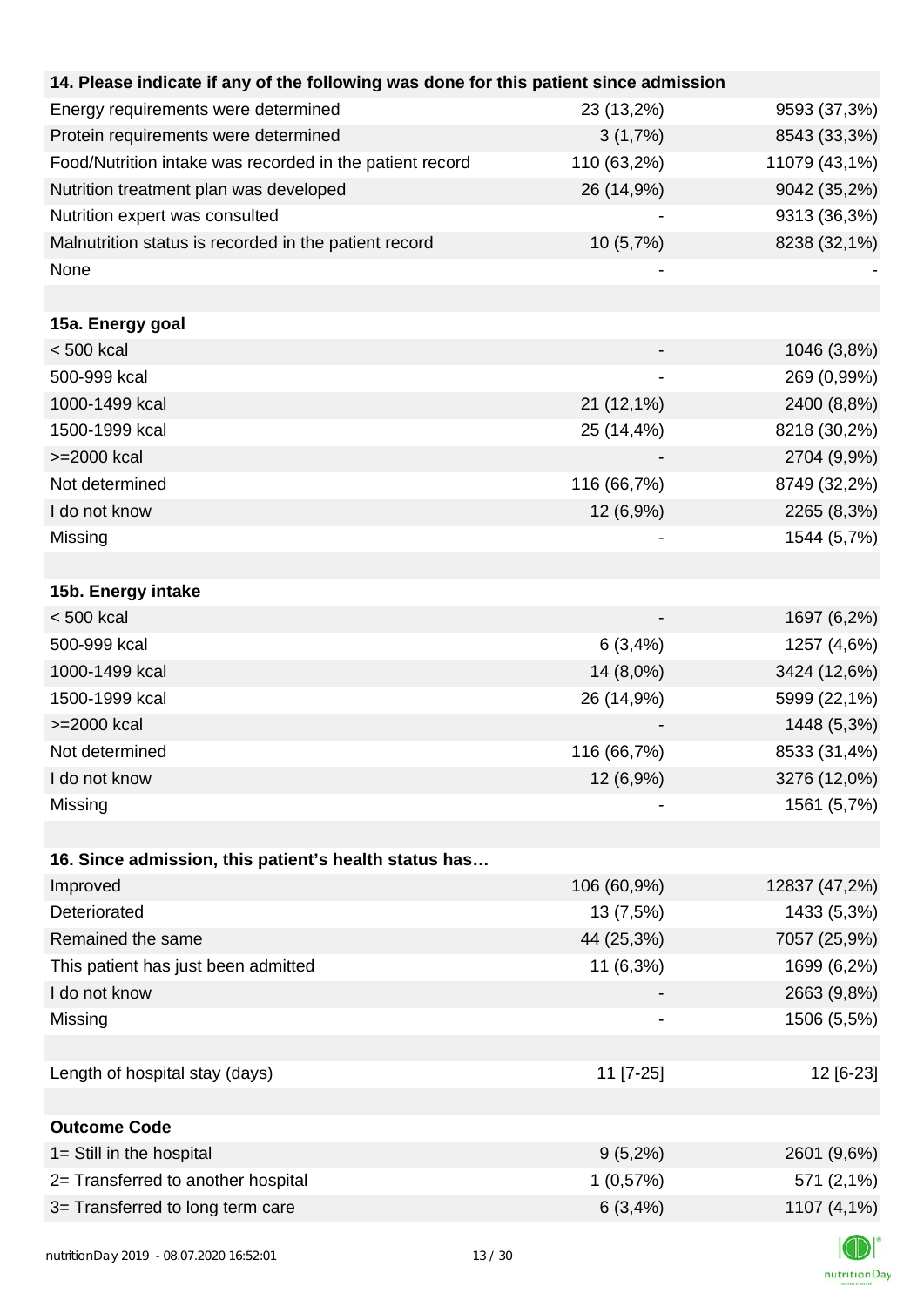| 4= Rehabilitation                    |             | 1222 (4,5%)   |
|--------------------------------------|-------------|---------------|
| 5= Discharged home                   | 147 (84,5%) | 20149 (74,1%) |
| $6 = Death$                          | 8(4,6%)     | 845 (3,1%)    |
| $7 =$ Others                         | 3(1,7%)     | 507 (1,9%)    |
| Missing                              |             | 193 (0,71%)   |
|                                      |             |               |
| <b>Readmitted since ND</b>           |             |               |
| $1 = No$                             | 144 (88,9%) | 18115 (75,8%) |
| 2= Yes, same hospital planned        | 7(4,3%)     | 1637 (6,9%)   |
| 3= Yes, same hospital unplanned      | 6(3,7%)     | 1465 (6,1%)   |
| 4= Yes, different hospital planned   |             | 112 (0,47%)   |
| 5= Yes, different hospital unplanned |             | 112 (0,47%)   |
| 6= Unknown                           | 3(1,9%)     | 796 (3,3%)    |
| Missing                              | 1(0,62%)    | 1597 (6,7%)   |

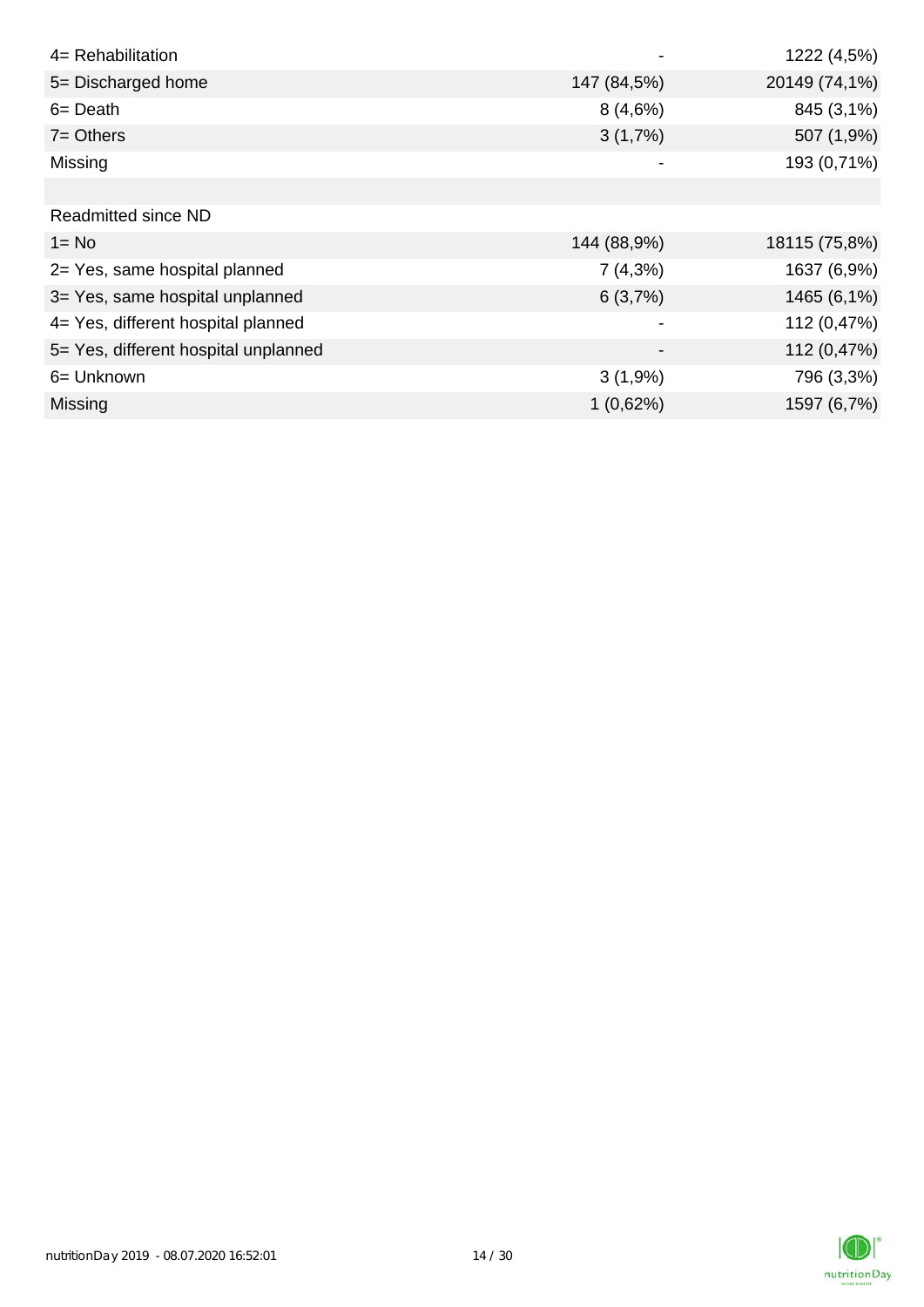|                                                                                   | <b>YOUR RESULTS</b>   | <b>REFERENCE RESULTS</b>    |
|-----------------------------------------------------------------------------------|-----------------------|-----------------------------|
|                                                                                   |                       |                             |
| 1. What are your typical dietary habits?                                          |                       |                             |
| No special dietary habits                                                         | 140 (80,5%)           | 17526 (66,5%)               |
| I am vegetarian                                                                   | 1(0,57%)              | 510 (1,9%)                  |
| I adhee to a vegan diet                                                           | 1(0,57%)              | 193 (0,73%)                 |
| I eat gluten-free diet                                                            | 1(0,57%)              | 244 (0,93%)                 |
| I avoid added sugars                                                              | 16 (9,2%)             | 3934 (14,9%)                |
| I avoid carbohydrates                                                             | 34 (19,5%)            | 1502 (5,7%)                 |
| I eat a low fat-diet                                                              | $2(1,1\%)$            | 2899 (11,0%)                |
| I am lactose intolerant                                                           | 1(0,57%)              | 946 (3,6%)                  |
| Other special diet due to intolerances/allergies                                  | 3(1,7%)               | 469 (1,8%)                  |
| Other                                                                             | 11 (6,3%)             | 1854 (7,0%)                 |
| No answer given                                                                   |                       | 1891 (7,2%)                 |
|                                                                                   |                       |                             |
| 2. Where did you live before your current hospital admission?<br>At home          | 156 (89,7%)           | 22025 (83,6%)               |
|                                                                                   |                       |                             |
| In a nursing home or other live-in facility                                       | 13 (7,5%)             | 836 (3,2%)                  |
| I was transferred from another hospital                                           | 3(1,7%)               | 1411 (5,4%)                 |
| Other                                                                             | 1(0,57%)              | 374 (1,4%)                  |
| Missing                                                                           | 1(0,57%)              | 1694 (6,4%)                 |
| 3. In general, are you able to walk?                                              |                       |                             |
| Yes                                                                               | 111 (63,8%)           | 16014 (60,8%)               |
| Yes, with someone's help                                                          | 19 (10,9%)            | 2580 (9,8%)                 |
| Yes, independently using a cane, walker, or crutches                              | 24 (13,8%)            | 3466 (13,2%)                |
| No, I have a wheelchair                                                           | 3(1,7%)               | 1033 (3,9%)                 |
| No, I am bedridden                                                                | 16 (9,2%)             | 1462 (5,6%)                 |
| Missing                                                                           | 1(0,57%)              | 1785 (6,8%)                 |
| 4. In general, how would you say your health is?                                  |                       |                             |
| Very good                                                                         |                       |                             |
| Good                                                                              | 6(3,4%)<br>40 (23,0%) | 1854 (7,0%)<br>8966 (34,0%) |
| Fair                                                                              |                       |                             |
| Poor                                                                              | 82 (47,1%)            | 9409 (35,7%)                |
|                                                                                   | 39 (22,4%)            | 3513 (13,3%)                |
| Very poor                                                                         | 5(2,9%)               | 824 (3,1%)                  |
| Missing                                                                           | $2(1,1\%)$            | 1774 (6,7%)                 |
| 5. Over the last 12 months prior to your current hospital admission approximately |                       |                             |
| how many times have you seen a doctor?                                            | $6[2-12]$             | $5[2-10]$                   |
| how many times have you been admitted to the                                      | $1[0-2]$              | $1[0-2]$                    |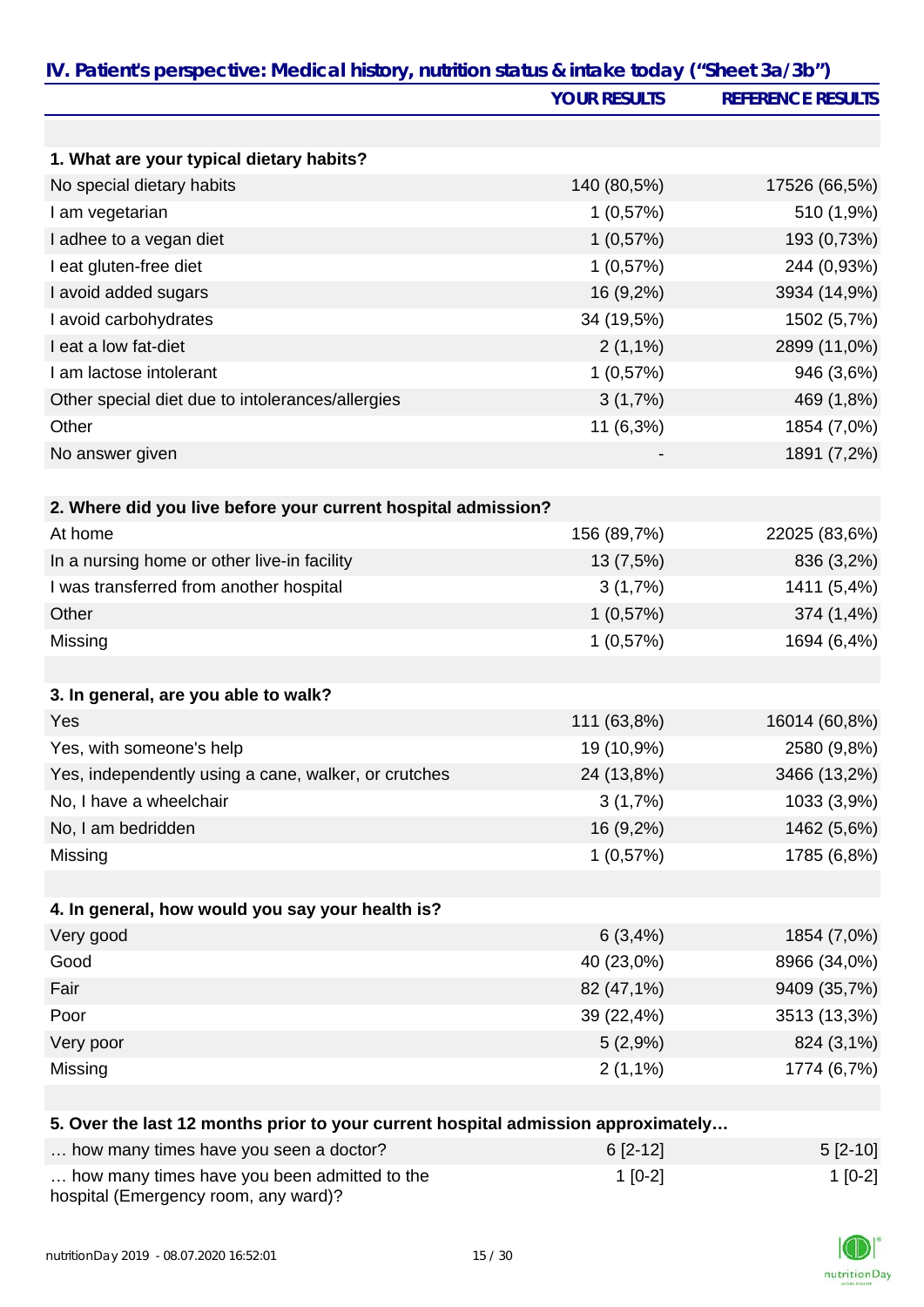| how many nights in total have you spent in hospital? | $7 [0-24]$ | $5[0-15]$ |
|------------------------------------------------------|------------|-----------|
|                                                      |            |           |

| 6. How many different medications do you take routinely each day (prior to hospitalisation)? |             |               |
|----------------------------------------------------------------------------------------------|-------------|---------------|
| $1 - 2$                                                                                      | 23 (13,2%)  | 4936 (18,7%)  |
| $3-5$                                                                                        | 50 (28,7%)  | 6672 (25,3%)  |
| More than 5                                                                                  | 76 (43,7%)  | 7906 (30,0%)  |
| None                                                                                         | 17 (9,8%)   | 3926 (14,9%)  |
| I do not know                                                                                | 8(4,6%)     | 1077 (4,1%)   |
| Missing                                                                                      |             | 1823 (6,9%)   |
|                                                                                              |             |               |
| 7. Do you have health insurance?                                                             |             |               |
| Yes, private insurance only                                                                  | 4(2,3%)     | 4253 (16,1%)  |
| Yes, public insurance only                                                                   | 143 (82,2%) | 12350 (46,9%) |
| Yes, both                                                                                    | $2(1,1\%)$  | 3229 (12,3%)  |
| None                                                                                         | 8(4,6%)     | 2938 (11,2%)  |
| I prefer not to answer                                                                       | 14 (8,0%)   | 1314 (5,0%)   |
| Missing                                                                                      | 3(1,7%)     | 2256 (8,6%)   |
|                                                                                              |             |               |
| 8. What was your weight 5 years ago?                                                         | 75 [65-87]  | 72 [60-85]    |
| I do not know                                                                                | 66 (37,9%)  | 6267 (23,8%)  |
|                                                                                              |             |               |
| 9a. Have you lost weight within the last 3 months?                                           |             |               |
| Yes, intentionally                                                                           | 12 (6,9%)   | 2468 (9,4%)   |
| Yes, unintentionally                                                                         | 59 (33,9%)  | 10065 (38,2%) |
| No, my weight stayed the same                                                                | 44 (25,3%)  | 7869 (29,9%)  |
| No, I gained weight                                                                          | 25 (14,4%)  | 2857 (10,8%)  |
| I do not know                                                                                | 33 (19,0%)  | 2512 (9,5%)   |
| Missing                                                                                      | 1(0,57%)    | 569 (2,2%)    |
|                                                                                              |             |               |
| 9b. If yes, how many kg did you lose?                                                        | $7[3-10]$   | $6[4-10]$     |
| I do not know                                                                                | 11 (15,5%)  | 1997 (15,9%)  |
|                                                                                              |             |               |
| 10. Did you know about your hospitalisation two days                                         | 81 (49,4%)  | 9602 (40,6%)  |
| before admission? (Yes)                                                                      |             |               |
| 11. Please indicate if you                                                                   |             |               |
| were weighed at admission                                                                    | 145 (83,8%) | 14112 (57,4%) |
| were informed about your nutrition status                                                    | 96 (56,1%)  | 8364 (34,3%)  |
| were informed about nutrition care options                                                   | 70 (40,9%)  | 7769 (31,9%)  |
| received special nutrition care                                                              | 25 (14,6%)  | 7463 (30,7%)  |
|                                                                                              |             |               |
| 12 How well have you eaten in the week before you were admitted to the hospital?             |             |               |

| <b>IZ. HOW WER HAVE YOU CAIGH IN LIFE WEEK DEIDLE YOU WELF AUTHILIEU IO LIFE HOSPILAL</b> : |            |               |
|---------------------------------------------------------------------------------------------|------------|---------------|
| More than normal                                                                            | $7(4,1\%)$ | 1163 (4,4%)   |
| Normal                                                                                      | 95(55,2%)  | 15832 (60,4%) |

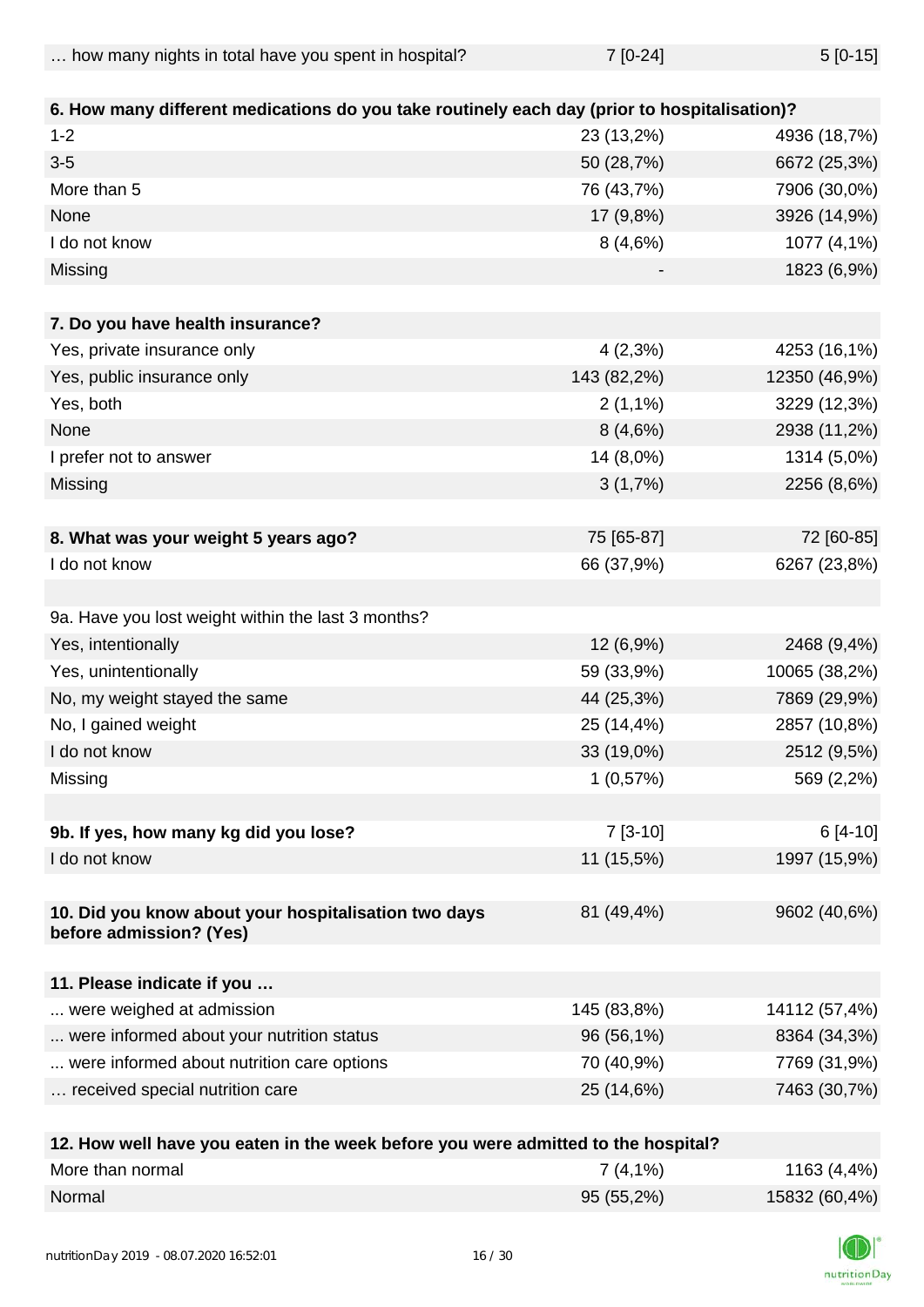| About 3/4 of normal                                                            | 22 (12,8%)                   | 2728 (10,4%)  |
|--------------------------------------------------------------------------------|------------------------------|---------------|
| About half of normal                                                           | 31 (18,0%)                   | 3287 (12,5%)  |
| About a quarter to nearly nothing                                              | 15 (8,7%)                    | 2496 (9,5%)   |
| I do not know                                                                  | 1(0,58%)                     | 264 (1,0%)    |
| Missing                                                                        | 1(0,58%)                     | 443 (1,7%)    |
|                                                                                |                              |               |
| 13. In general, how satisfied are you with the food at the hospital?           |                              |               |
| Very satisfied                                                                 | 34 (19,8%)                   | 6066 (23,1%)  |
| Somewhat satisfied                                                             | 92 (53,5%)                   | 8166 (31,2%)  |
| Neutral                                                                        | 32 (18,6%)                   | 4867 (18,6%)  |
| <b>Dissatisfied</b>                                                            | 1(0,58%)                     | 2103 (8,0%)   |
| Very dissatisfied                                                              |                              | 726 (2,8%)    |
| I do not know                                                                  | 12 (7,0%)                    | 2021 (7,7%)   |
| Missing                                                                        | 1(0,58%)                     | 2264 (8,6%)   |
|                                                                                |                              |               |
| 14. Did you get any help with eating TODAY?                                    |                              |               |
| Yes, from family or friends                                                    | 10 (5,8%)                    | 2448 (9,3%)   |
| Yes, from hospital staff                                                       | 60 (34,9%)                   | 1670 (6,4%)   |
| No                                                                             | 96 (55,8%)                   | 19193 (73,2%) |
| I do not know                                                                  |                              | 302 (1,2%)    |
| Missing                                                                        | 6(3,5%)                      | 2600 (9,9%)   |
|                                                                                |                              |               |
| 15. Were you able to eat without interruption TODAY?<br>(Yes)                  | 161 (94,7%)                  | 17231 (74,2%) |
|                                                                                |                              |               |
| 16a. Please indicate how much hospital food you ate for lunch or dinner TODAY: |                              |               |
| About all                                                                      | 88 (51,2%)                   | 12095 (46,1%) |
| 1/2                                                                            | 59 (34,3%)                   | 6486 (24,7%)  |
| 1/4                                                                            | 17 (9,9%)                    | 3353 (12,8%)  |
| Nothing                                                                        | $4(2,3\%)$                   | 3130 (11,9%)  |
| Missing                                                                        | $4(2,3\%)$                   | 1149 (4,4%)   |
|                                                                                |                              |               |
| 16b. The portion size of the meal I ordered TODAY was                          |                              |               |
| Standard                                                                       | 125 (72,7%)                  | 15979 (61,0%) |
| Smaller                                                                        | 14 (8,1%)                    | 2367 (9,0%)   |
| Larger                                                                         | 3(1,7%)                      | 1119 (4,3%)   |
| I do not know                                                                  | 17 (9,9%)                    | 2429 (9,3%)   |
| Missing                                                                        | 13 (7,6%)                    | 4319 (16,5%)  |
|                                                                                |                              |               |
| 17. If you did not eat everything of your meal, please tell us why:            |                              |               |
| I did not like the type of food offered                                        | 12 (15,0%)                   | 2061 (15,9%)  |
| I did not like the smell/taste of the food                                     | 7(8,8%)                      | 1569 (12,1%)  |
| The food did not fit my cultural/religious preferences                         |                              | 143 (1,1%)    |
| The food was too hot                                                           | $\qquad \qquad \blacksquare$ | 59 (0,45%)    |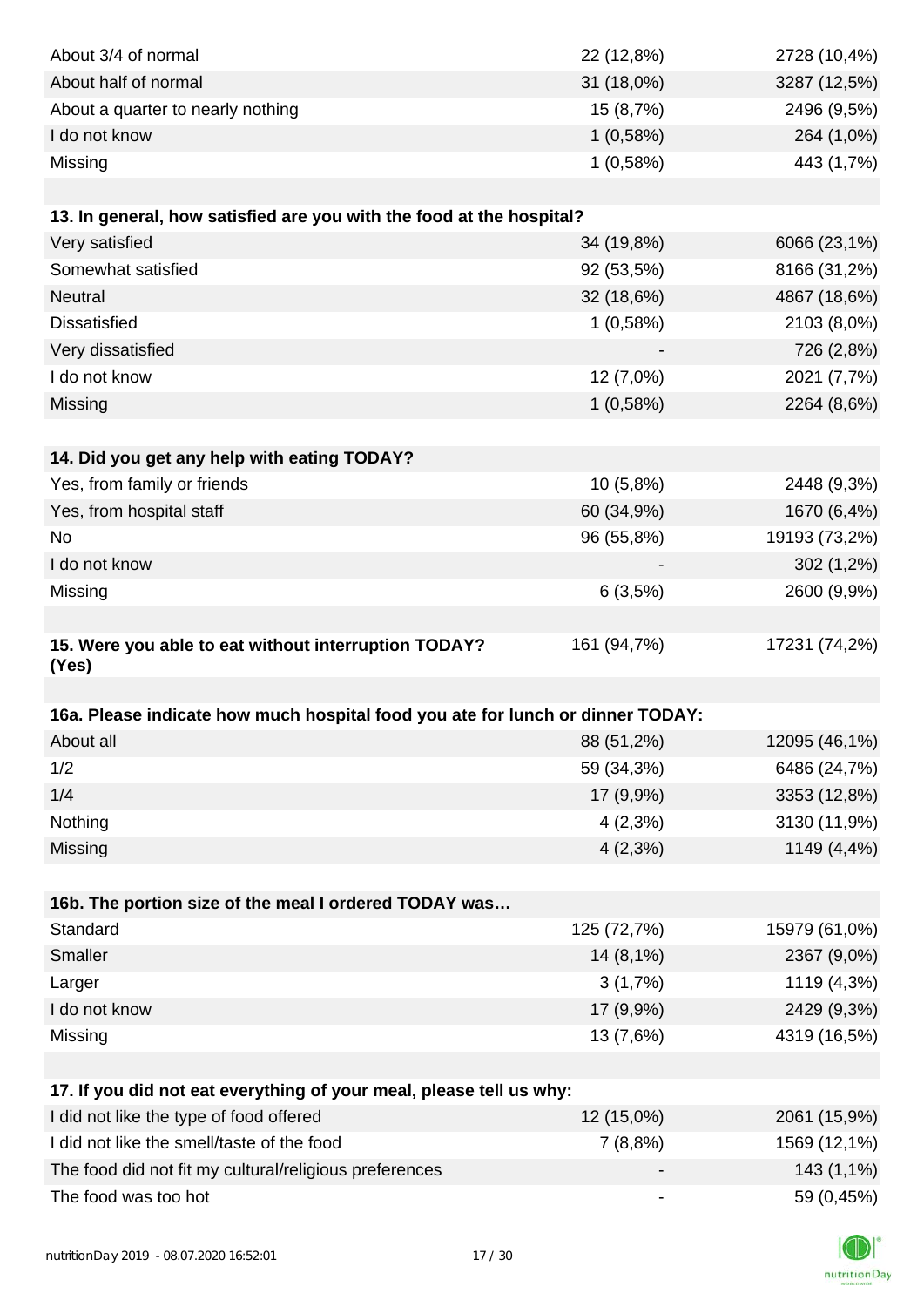| 2(2,5%)    | 296 (2,3%)   |
|------------|--------------|
| $4(5,0\%)$ | 96 (0,74%)   |
| 28 (35,0%) | 2205 (17,0%) |
| 24 (30,0%) | 3830 (29,5%) |
| 6(7,5%)    | 761 (5,9%)   |
| 13 (16,3%) | 1427 (11,0%) |
| 7(8,8%)    | 1029 (7,9%)  |
| 6(7,5%)    | 789 (6,1%)   |
| $1(1,3\%)$ | 208 (1,6%)   |
| 2(2,5%)    | 1289 (9,9%)  |
| 2(2,5%)    | 766 (5,9%)   |
| $1(1,3\%)$ | 139 (1,1%)   |
| 14 (17,5%) | 1829 (14,1%) |
|            |              |

| 18. Enter the number of glasses/cups of the drinks you consumed in the last 24 hours |            |              |
|--------------------------------------------------------------------------------------|------------|--------------|
| Water                                                                                | $4$ [3-6]  | $3[2-5]$     |
| Tea                                                                                  | $2[1-3]$   | $1[0-2]$     |
| Coffee                                                                               | $1[1-2]$   | $1[1-2]$     |
| <b>Milk</b>                                                                          | $1[1-2]$   | $1[0-1]$     |
| Fruit juice                                                                          | $2[1-2]$   | $1[0-2]$     |
| Soft drinks                                                                          | $5[2-6]$   | $0[0-1]$     |
| <b>Nutrition drink</b>                                                               | $3[1-3]$   | $0[0-1]$     |
| Other                                                                                | $2[1-3]$   | $0[0-1]$     |
|                                                                                      |            |              |
| 19a. Did you eat any food apart from hospital food<br><b>TODAY?</b>                  | 91 (54,8%) | 6580 (28,9%) |
|                                                                                      |            |              |
| 19b. If yes, what did you eat?                                                       |            |              |

| Sweet snacks              | 28 (30,8%)   | 1928 (29,3%) |
|---------------------------|--------------|--------------|
| Salty snacks              | $11(12,1\%)$ | 749 (11,4%)  |
| Homemade food             | 23 (25,3%)   | 963 (14,6%)  |
| <b>Fruits</b>             | 59 (64,8%)   | 2551 (38,8%) |
| Dairy products            | 13 (14,3%)   | 724 (11,0%)  |
| Food delivered/restaurant | -            | 293 (4,5%)   |
| Sandwich                  | $2(2,2\%)$   | 421 (6,4%)   |
| Other                     | 7(7,7%)      | 1042 (15,8%) |

| 20. How has your food intake changed since your hospital admission? |             |               |  |
|---------------------------------------------------------------------|-------------|---------------|--|
| Increased                                                           | 22 (12,8%)  | 3706 (14,1%)  |  |
| Decreased                                                           | 37(21,5%)   | 7774 (29,7%)  |  |
| Stayed the same                                                     | 100 (58,1%) | 10331 (39,4%) |  |
| I do not know                                                       | $10(5,8\%)$ | 1690 (6,4%)   |  |
| Missing                                                             | $3(1,7\%)$  | 2712 (10,3%)  |  |

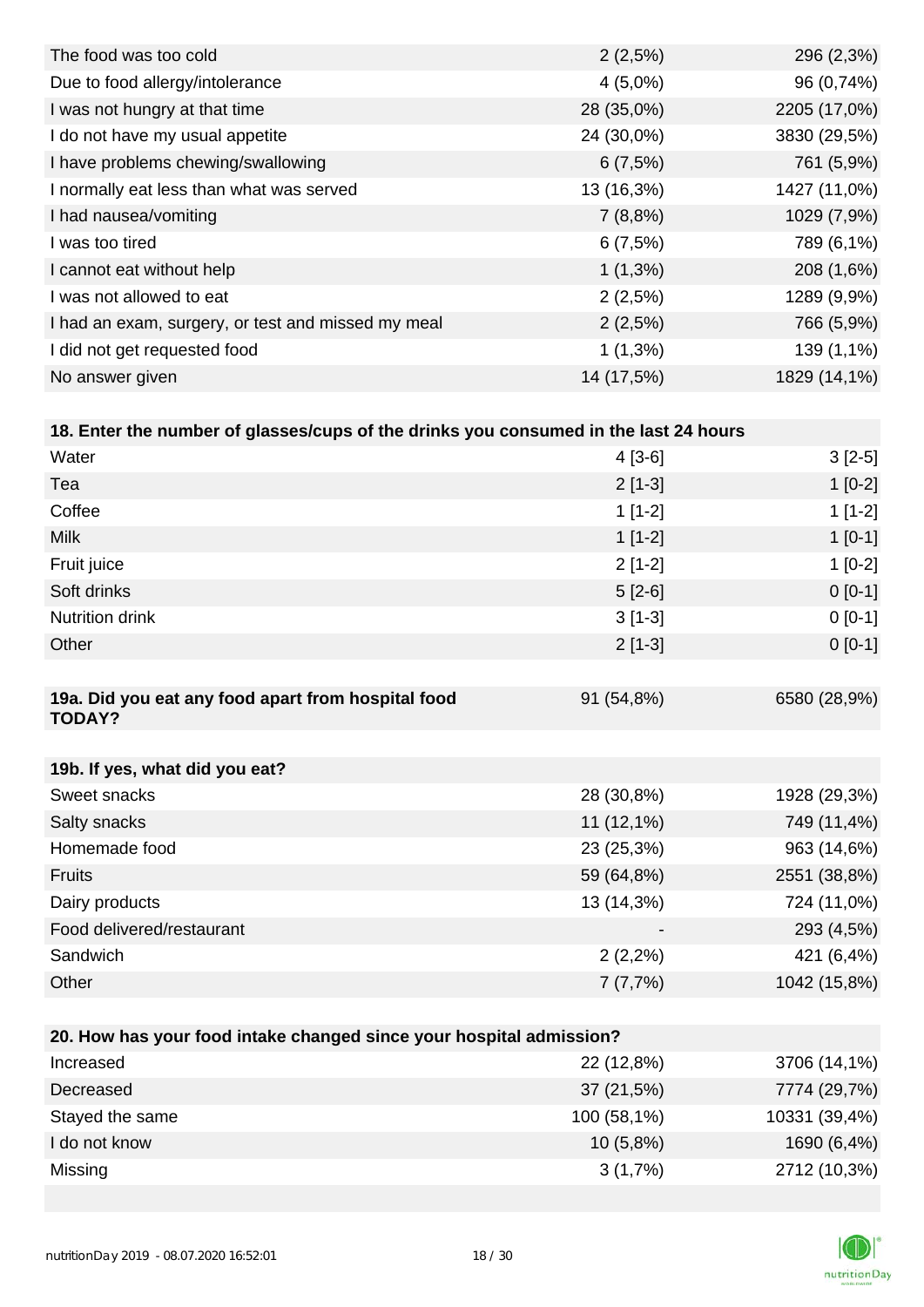| 21. TODAY I feel                                     |             |               |
|------------------------------------------------------|-------------|---------------|
| Stronger than at admission                           | 67 (39,0%)  | 11240 (42,9%) |
| Weaker than at admission                             | 29 (16,9%)  | 4893 (18,7%)  |
| Same as at admission                                 | 54 (31,4%)  | 7428 (28,3%)  |
| I was admitted today                                 | 12 (7,0%)   | 662 (2,5%)    |
| I do not know                                        | 8(4,7%)     | 1384 (5,3%)   |
| Missing                                              | $2(1,2\%)$  | 606 (2,3%)    |
|                                                      |             |               |
| 22. Can you walk without assistance TODAY?           |             |               |
| Yes                                                  | 117 (68,0%) | 15438 (58,9%) |
| No, only with assistance                             | 29 (16,9%)  | 6458 (24,6%)  |
| No, I stay in bed                                    | 23 (13,4%)  | 3018 (11,5%)  |
| Missing                                              | 3(1,7%)     | 1299 (5,0%)   |
|                                                      |             |               |
| 23. Did anyone help you complete this questionnaire? | 98 (57,6%)  | 15731 (65,1%) |

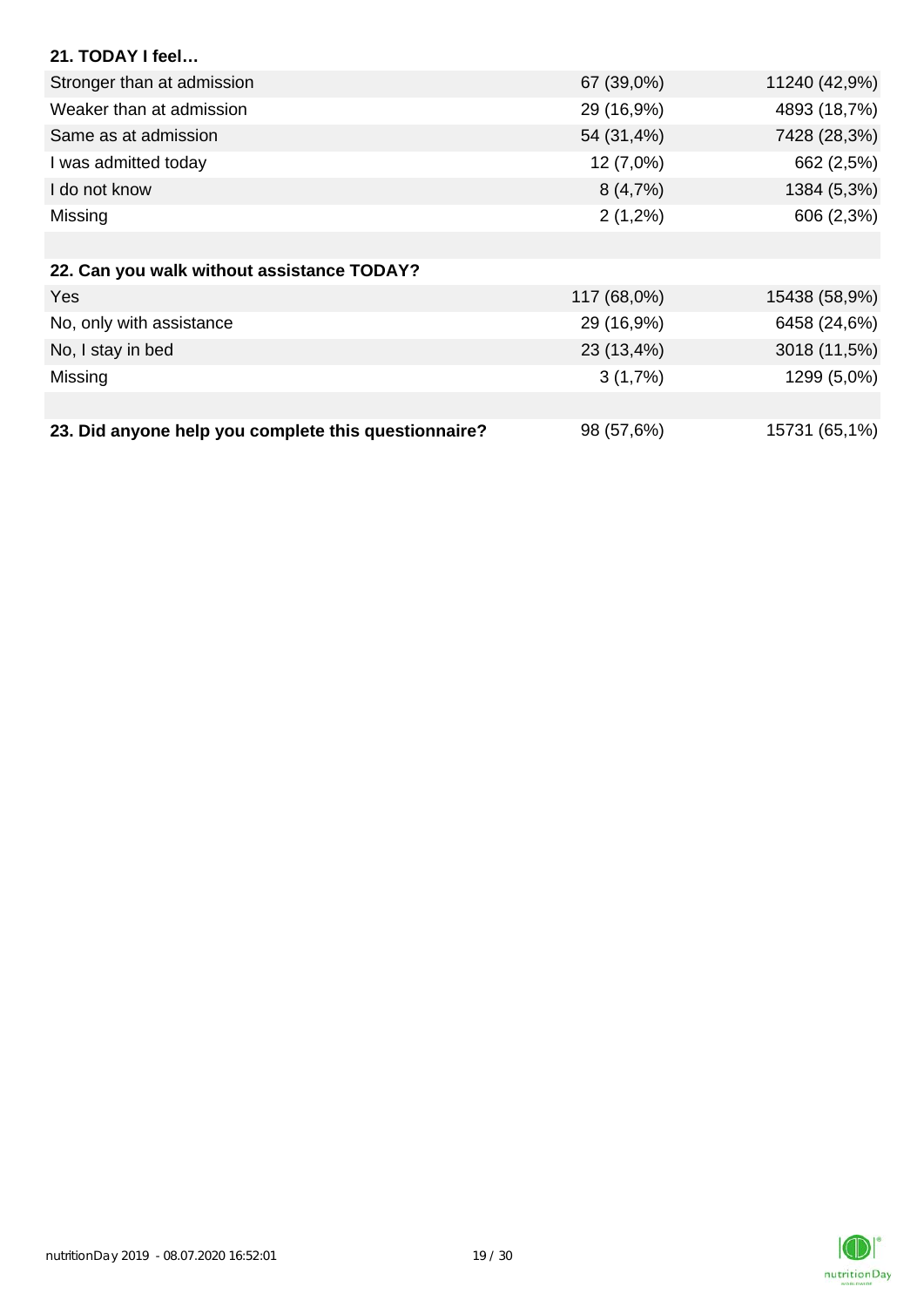| V. Oncology: Unit organisation and structures ("Sheet 1 onco")           |                          |                          |
|--------------------------------------------------------------------------|--------------------------|--------------------------|
|                                                                          | <b>YOUR RESULTS</b>      | <b>REFERENCE RESULTS</b> |
| Number of units with cancer patients:                                    | 3                        | 331                      |
|                                                                          |                          |                          |
| Computerized system in hospital:                                         | 3 units (100%) YES       | 312 units (94%) YES      |
| Nutritional treatment of cancer patients is part of overall<br>care plan | 3 units (100%) YES       | 297 units (90%) YES      |
| Nutritional treatment is considered                                      |                          |                          |
| Routinely                                                                |                          | 195 (58,9%)              |
| When patient asks                                                        |                          | 88 (26,6%)               |
| When body weight loss > 10%                                              |                          | 111 (33,5%)              |
| During palliative phase                                                  |                          | 91 (27,5%)               |
| Other                                                                    |                          | 23 (6,95%)               |
| Missing                                                                  |                          | 31 (9,37%)               |
|                                                                          |                          |                          |
| Nutritional treatment is not part of the comprehensive approach due to   |                          |                          |
| Lack of evidence                                                         | $\overline{\phantom{0}}$ | 10 (3,02%)               |
| No knowledge of the field                                                |                          | 11 (3,32%)               |
| No reimbursement                                                         |                          | 8(2,42%)                 |
| It feeds the tumour                                                      |                          | $2(0,60\%)$              |
| Other                                                                    |                          | 12 (3,63%)               |
| Nutritional therapy used for cancer patients                             |                          |                          |
|                                                                          |                          |                          |
| Nutrition according to nutrition plan                                    |                          | 217 (65,6%)              |
| Calculation of energy needs                                              |                          | 238 (71,9%)              |
| Monitoring patients intake and use of oral supplements                   |                          | 283 (85,5%)              |
| None                                                                     |                          | $7(2,11\%)$              |
| Other                                                                    |                          | 16 (4,83%)               |
| Missing                                                                  |                          | 8(2,42%)                 |
| Nutritional therapy is not used due to                                   |                          |                          |
| Lack of evidence                                                         |                          | $3(0,91\%)$              |
| Lack of experience                                                       |                          | 9(2,72%)                 |
| No reimbursement                                                         |                          | $5(1,51\%)$              |
| Lack of dietitians                                                       |                          | 14 (4,23%)               |
| Lack of other experts                                                    |                          | $4(1,21\%)$              |
| Other                                                                    |                          | $7(2,11\%)$              |
| Missing                                                                  |                          | $1(0,30\%)$              |

### **Assessment of parameters in cancer patients & methods used:**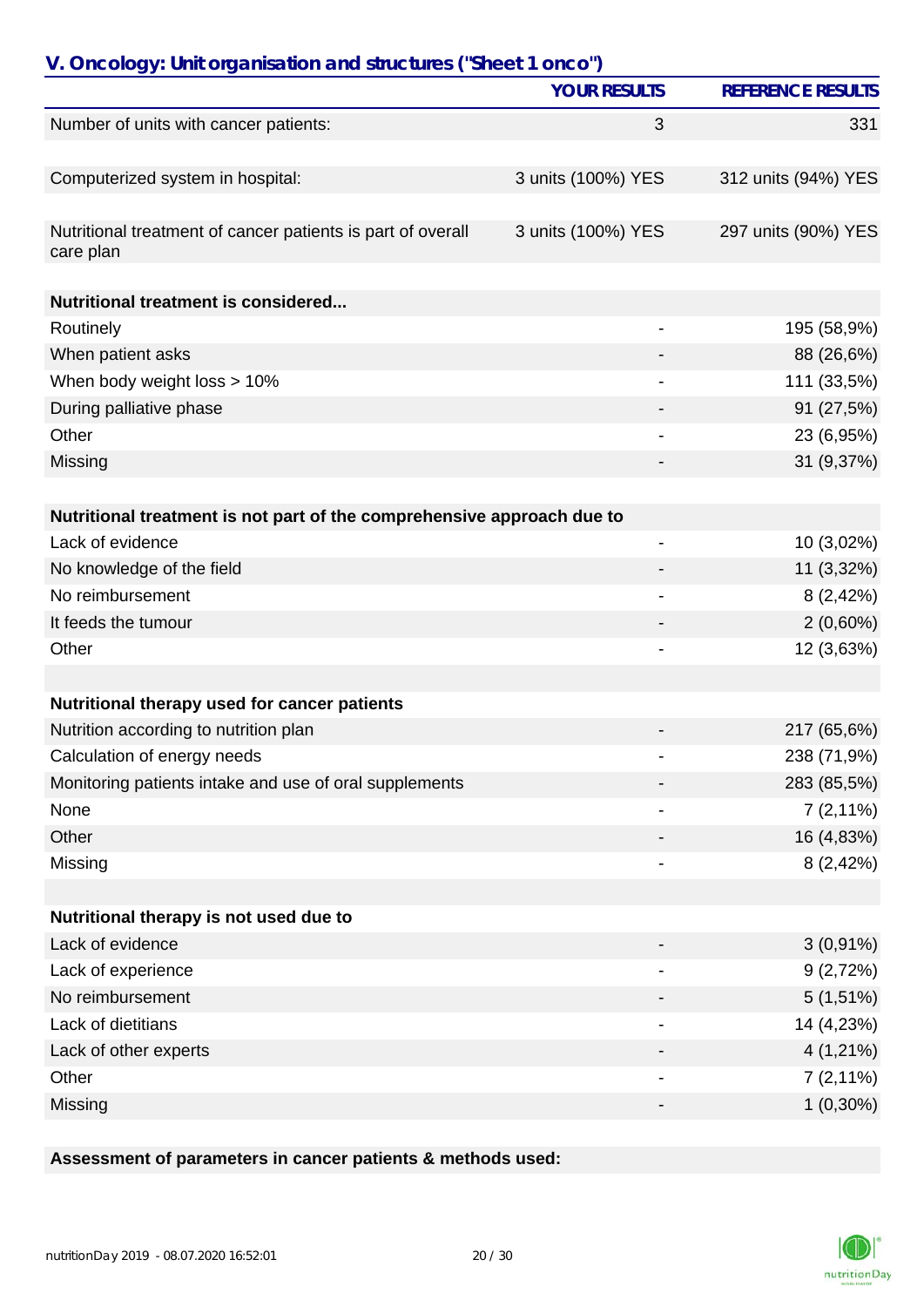| Anthropometry/Body composition: |                              |             |
|---------------------------------|------------------------------|-------------|
| <b>Body weight</b>              |                              |             |
| Regularly                       | $3(100\%)$                   | 224 (67,7%) |
| At chemotherapy                 |                              | 53 (16,0%)  |
| When necessary                  |                              | 43 (13,0%)  |
| Never                           | $\overline{a}$               | 4 (1,21%)   |
| Unknown                         |                              | $3(0,91\%)$ |
| Missing                         | $\qquad \qquad \blacksquare$ | $4(1,21\%)$ |
|                                 |                              |             |
| Anthropometrics (circumference) |                              |             |
| Regularly                       | $3(100\%)$                   | 38 (11,5%)  |
| At chemotherapy                 |                              | $7(2,11\%)$ |
| When necessary                  |                              | 118 (35,6%) |
| <b>Never</b>                    | $\qquad \qquad \blacksquare$ | 143 (43,2%) |
| Unknown                         |                              | 10 (3,02%)  |
| Missing                         | $\qquad \qquad \blacksquare$ | 15 (4,53%)  |
|                                 |                              |             |
| <b>BIA</b>                      |                              |             |
| Regularly                       |                              | 12 (3,63%)  |
| At chemotherapy                 | $\overline{\phantom{a}}$     | $4(1,21\%)$ |
| When necessary                  |                              | 102 (30,8%) |
| Never                           | 3 (100%)                     | 187 (56,5%) |
| Unknown                         |                              | 12 (3,63%)  |
| Missing                         | $\qquad \qquad \blacksquare$ | 14 (4,23%)  |
|                                 |                              |             |
| <b>CT SCAN</b>                  |                              |             |
| Regularly                       |                              | 13 (3,93%)  |
| At chemotherapy                 |                              | 4 (1,21%)   |
| When necessary                  |                              | 84 (25,4%)  |
| Never                           | 3 (100%)                     | 199 (60,1%) |
| Unknown                         |                              |             |
|                                 |                              | 18 (5,44%)  |
| Missing                         | $\qquad \qquad \blacksquare$ | 13 (3,93%)  |
|                                 |                              |             |
| <b>DEXA</b>                     |                              |             |
| Regularly                       | -                            | $6(1,81\%)$ |
| At chemotherapy                 |                              | $1(0,30\%)$ |
| When necessary                  |                              | 55 (16,6%)  |
| Never                           | 3 (100%)                     | 227 (68,6%) |
| Unknown                         |                              | 27 (8,16%)  |
| Missing                         | $\qquad \qquad \blacksquare$ | 15 (4,53%)  |
|                                 |                              |             |
| <b>Other (body composition)</b> |                              |             |
| Regularly                       |                              | $6(1,81\%)$ |
| At chemotherapy                 |                              | $1(0,30\%)$ |
|                                 |                              | $\sqrt{2}$  |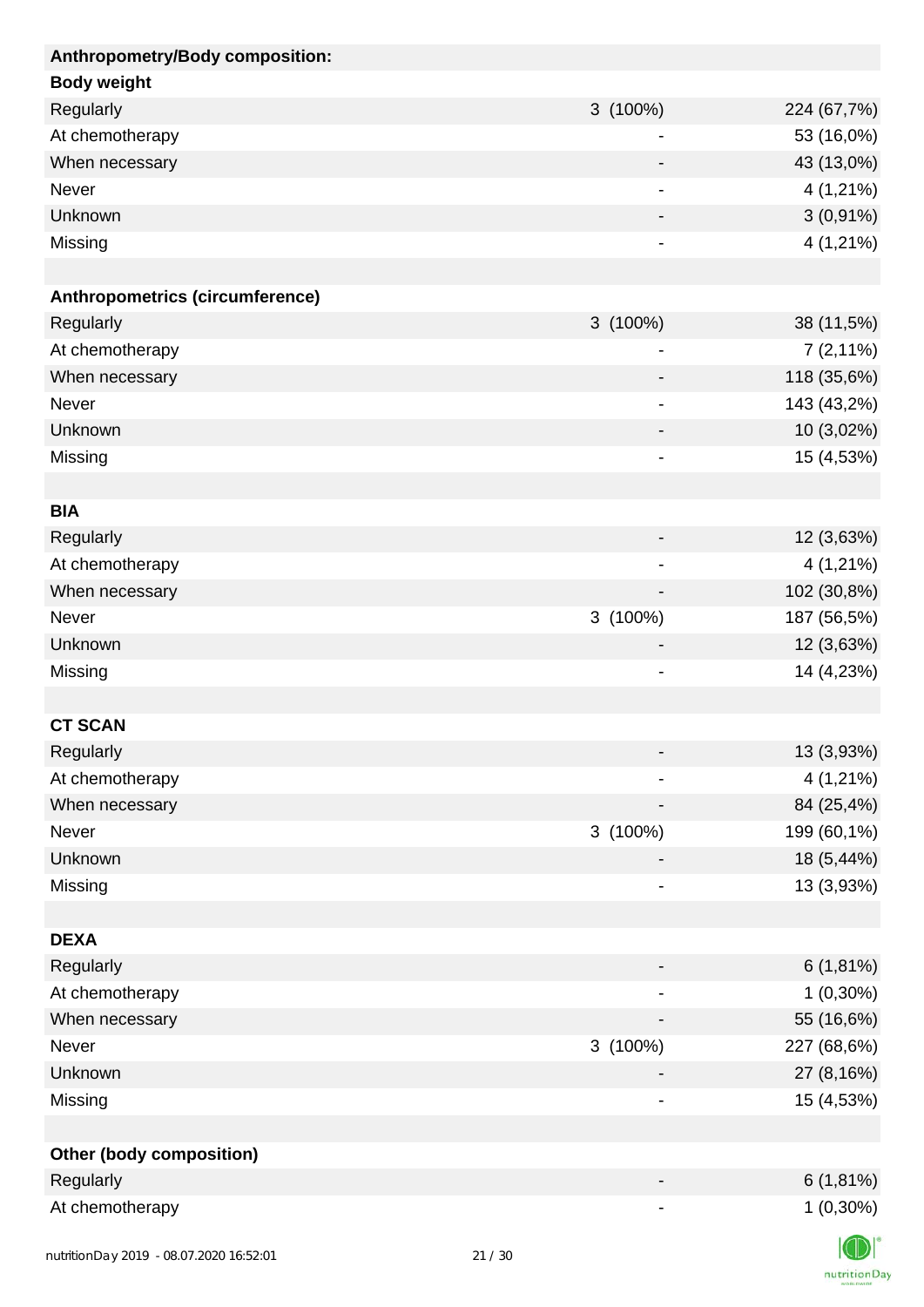| When necessary                          |       |                              | 47 (14,2%)  |
|-----------------------------------------|-------|------------------------------|-------------|
| <b>Never</b>                            |       | 3(100%)                      | 113 (34,1%) |
| Unknown                                 |       |                              | 47 (14,2%)  |
| Missing                                 |       | $\overline{\phantom{a}}$     | 117 (35,3%) |
|                                         |       |                              |             |
| <b>Body function:</b>                   |       |                              |             |
| Handgrip                                |       |                              |             |
| Regularly                               |       | $\overline{\phantom{a}}$     | 16 (4,83%)  |
| At chemotherapy                         |       |                              | 9(2,72%)    |
| When necessary                          |       |                              | 98 (29,6%)  |
| Never                                   |       | $3(100\%)$                   | 176 (53,2%) |
| Unknown                                 |       | -                            | 16 (4,83%)  |
| Missing                                 |       |                              | 16 (4,83%)  |
|                                         |       |                              |             |
| 6-minutes walking test                  |       |                              |             |
| Regularly                               |       | $\overline{\phantom{a}}$     | 12 (3,63%)  |
| At chemotherapy                         |       |                              | $7(2,11\%)$ |
| When necessary                          |       |                              | 76 (23,0%)  |
| Never                                   |       | 3 (100%)                     | 193 (58,3%) |
| Unknown                                 |       | $\qquad \qquad \blacksquare$ | 21 (6,34%)  |
| Missing                                 |       | $\overline{\phantom{a}}$     | 22 (6,65%)  |
|                                         |       |                              |             |
| <b>Other (body function)</b>            |       |                              |             |
| Regularly                               |       | $1(33,3\%)$                  | 16 (4,83%)  |
| At chemotherapy                         |       |                              | $1(0,30\%)$ |
| When necessary                          |       | -                            | 60 (18,1%)  |
| Never                                   |       | 2(66,7%)                     | 120 (36,3%) |
| Unknown                                 |       | $\overline{\phantom{a}}$     | 45 (13,6%)  |
| Missing                                 |       | -                            | 89 (26,9%)  |
|                                         |       |                              |             |
| Nutritional requirements, calculated    |       |                              |             |
| Regularly                               |       |                              | 107 (32,3%) |
| At chemotherapy                         |       |                              | $3(0,91\%)$ |
| When necessary                          |       | 3 (100%)                     | 160 (48,3%) |
| Never                                   |       |                              | 15 (4,53%)  |
| Unknown                                 |       | $\overline{\phantom{a}}$     | $5(1,51\%)$ |
| Missing                                 |       | -                            | 41 (12,4%)  |
|                                         |       |                              |             |
| <b>Nutritional intake:</b>              |       |                              |             |
| <b>Every meal</b>                       |       |                              |             |
| Regularly                               |       |                              | 84 (25,4%)  |
| At chemotherapy                         |       |                              | $3(0,91\%)$ |
| When necessary                          |       | $3(100\%)$                   | 143 (43,2%) |
| Never                                   |       | $\overline{\phantom{a}}$     | 39 (11,8%)  |
|                                         |       |                              |             |
| nutritionDay 2019 - 08.07.2020 16:52:01 | 22/30 |                              |             |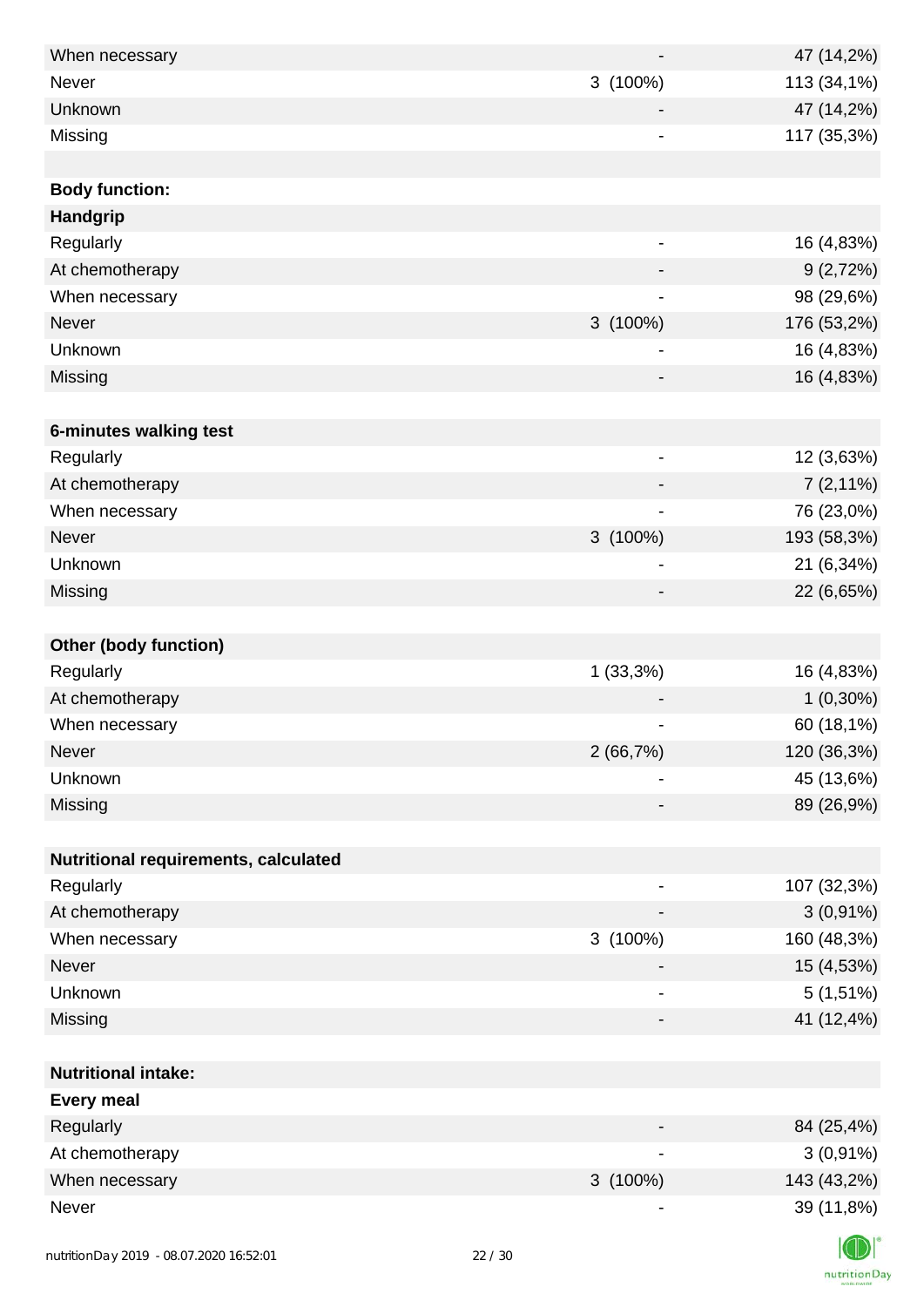| Unknown                    |                              | 17 (5,14%)  |
|----------------------------|------------------------------|-------------|
| Missing                    |                              | 45 (13,6%)  |
|                            |                              |             |
| 1 meal per day             |                              |             |
| Regularly                  | 3 (100%)                     | 26 (7,85%)  |
| At chemotherapy            | -                            | $3(0,91\%)$ |
| When necessary             |                              | 112 (33,8%) |
| Never                      | -                            | 67 (20,2%)  |
| Unknown                    |                              | 21 (6,34%)  |
| Missing                    | $\overline{\phantom{0}}$     | 102 (30,8%) |
|                            |                              |             |
| 2 meals per day            |                              |             |
| Regularly                  | $3(100\%)$                   | 26 (7,85%)  |
| At chemotherapy            |                              | $1(0,30\%)$ |
| When necessary             |                              | 109 (32,9%) |
| Never                      |                              | 69 (20,8%)  |
| Unknown                    |                              | 20 (6,04%)  |
| Missing                    | $\blacksquare$               | 106 (32,0%) |
|                            |                              |             |
| 24h recall                 |                              |             |
| Regularly                  | $3(100\%)$                   | 67 (20,2%)  |
| At chemotherapy            | ۰                            | 8(2,42%)    |
| When necessary             |                              | 130 (39,3%) |
| Never                      | $\qquad \qquad \blacksquare$ | 43 (13,0%)  |
| Unknown                    |                              | 16 (4,83%)  |
| Missing                    |                              | 67 (20,2%)  |
|                            |                              |             |
| Other (nutritional intake) |                              |             |
| Regularly                  |                              | 12 (3,63%)  |
| At chemotherapy            |                              | $1(0,30\%)$ |
| When necessary             | 1(33,3%)                     | 61 (18,4%)  |
| Never                      |                              | 55 (16,6%)  |
| Unknown                    |                              | 43 (13,0%)  |
| Missing                    | 2(66,7%)                     | 159 (48,0%) |
|                            |                              |             |
| Questionnaire completed by |                              |             |
| <b>Dietitian</b>           |                              | 142 (42,9%) |
| <b>Nurse</b>               | 3 (100%)                     | 83 (25,1%)  |
| Physician                  |                              | 75 (22,7%)  |
| Nutritional scientist      |                              | 22 (6,65%)  |
| Other                      |                              | $2(0,60\%)$ |
| Missing                    |                              | $7(2,11\%)$ |

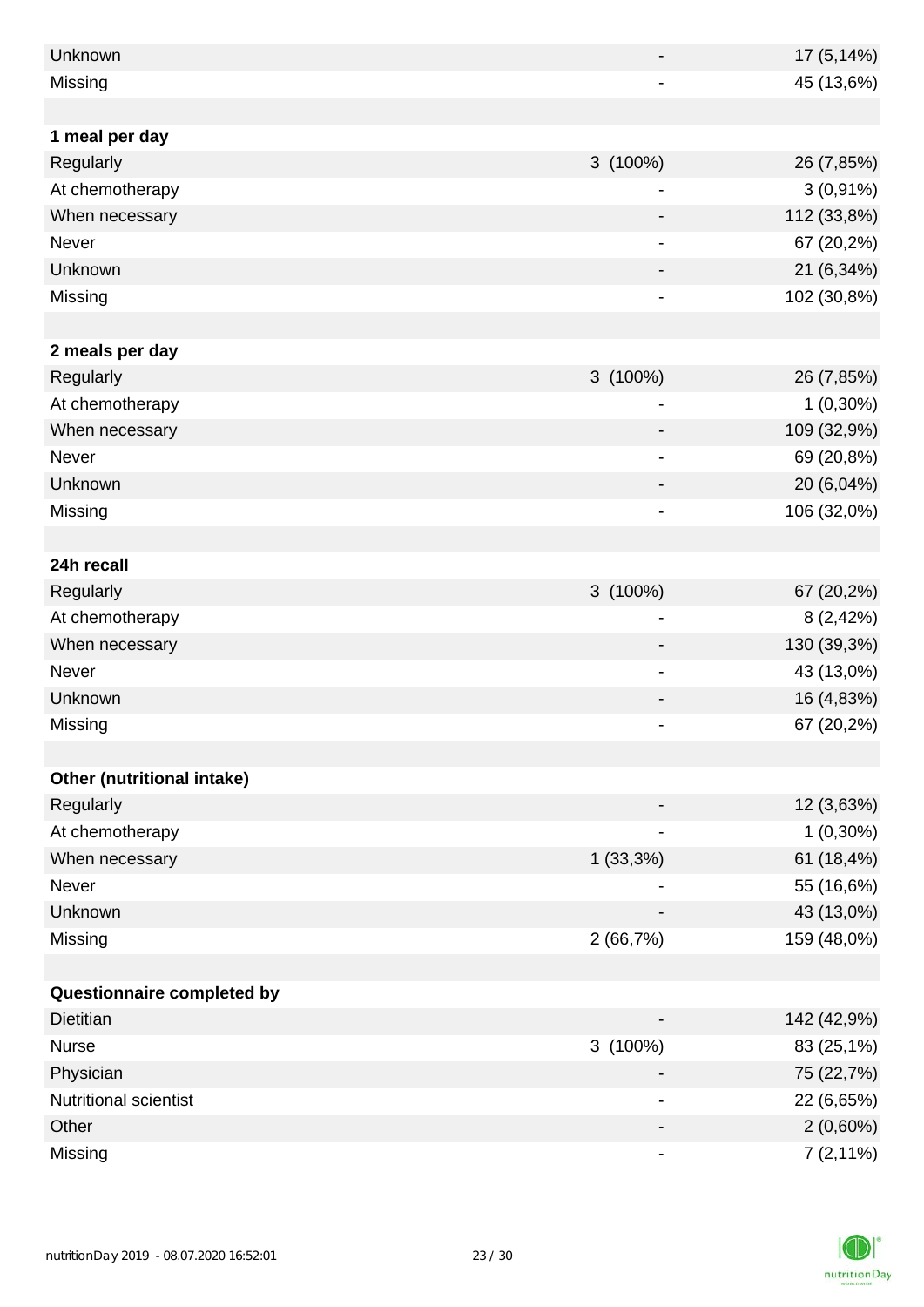| V. Oncology: Cancer patients - Diagnosis & therapy ("Sheet 2 onco") |                              |                          |
|---------------------------------------------------------------------|------------------------------|--------------------------|
|                                                                     | <b>YOUR RESULTS</b>          | <b>REFERENCE RESULTS</b> |
| Number of patients completing Sheet 2_onco:                         | 31                           | 3278                     |
|                                                                     |                              |                          |
| Demographic data:                                                   |                              |                          |
| Age (years)                                                         | 69 [29-94]                   | 64 [18-102]              |
| Female gender                                                       | 19 (61,3%)                   | 1437 (43,8%)             |
| Weight (kg)                                                         | $69,5 \pm 20,9$              | $65,7 \pm 16,5$          |
| Height (cm)                                                         | $165,8 \pm 8,8$              | $165,3 \pm 9,9$          |
| BMI (kg/m2)                                                         | $25,1 \pm 7,1$               | $23,9 \pm 4,9$           |
|                                                                     |                              |                          |
| Outpatient (o)/Ward (w)                                             |                              |                          |
| Outpatient(o)                                                       | $\qquad \qquad \blacksquare$ | 166 (5,06%)              |
| Ward (w)                                                            | 31 (100%)                    | 3101 (94,6%)             |
| Missing                                                             |                              | 11 (0,34%)               |
| <b>Goal of Therapy</b>                                              |                              |                          |
| Curative                                                            | 16 (51,6%)                   | 1959 (59,8%)             |
| Palliative                                                          | 10 (32,3%)                   | 1091 (33,3%)             |
| Terminal                                                            | 2(6,45%)                     | 153 (4,67%)              |
| Missing                                                             | 3(9,68%)                     | 75 (2,29%)               |
|                                                                     |                              |                          |
| <b>Reason for admission</b>                                         |                              |                          |
| Clinical diagnostics                                                | -                            | 408 (12,4%)              |
| Therapy                                                             |                              | 1529 (46,6%)             |
| Surgery related                                                     |                              | 631 (19,2%)              |
| <b>Treatment complications</b>                                      |                              | 459 (14,0%)              |
| Poor health status                                                  |                              | 430 (13,1%)              |
| Independent care difficult                                          |                              | 29 (0,88%)               |
| Missing                                                             | -                            |                          |
|                                                                     |                              |                          |
| <b>Present cancer diagnosis</b>                                     |                              |                          |
| <b>Breast</b>                                                       |                              | 236 (7,20%)              |
| Colon, rectum                                                       |                              | 504 (15,4%)              |
| Prostate                                                            |                              | 102 (3,11%)              |
| Lung                                                                |                              | 328 (10,0%)              |
| <b>Skin</b>                                                         |                              | 30 (0,92%)               |
| Kidney/bladder                                                      | -                            | 128 (3,90%)              |
| Gastric/oesophageal                                                 |                              | 396 (12,1%)              |
| Pancreas                                                            |                              | 184 (5,61%)              |
| Lymphoma                                                            |                              | 284 (8,66%)              |
| Ears nose throat (ENT)                                              |                              | 140 (4,27%)              |
| Leukaemia                                                           |                              | 243 (7,41%)              |

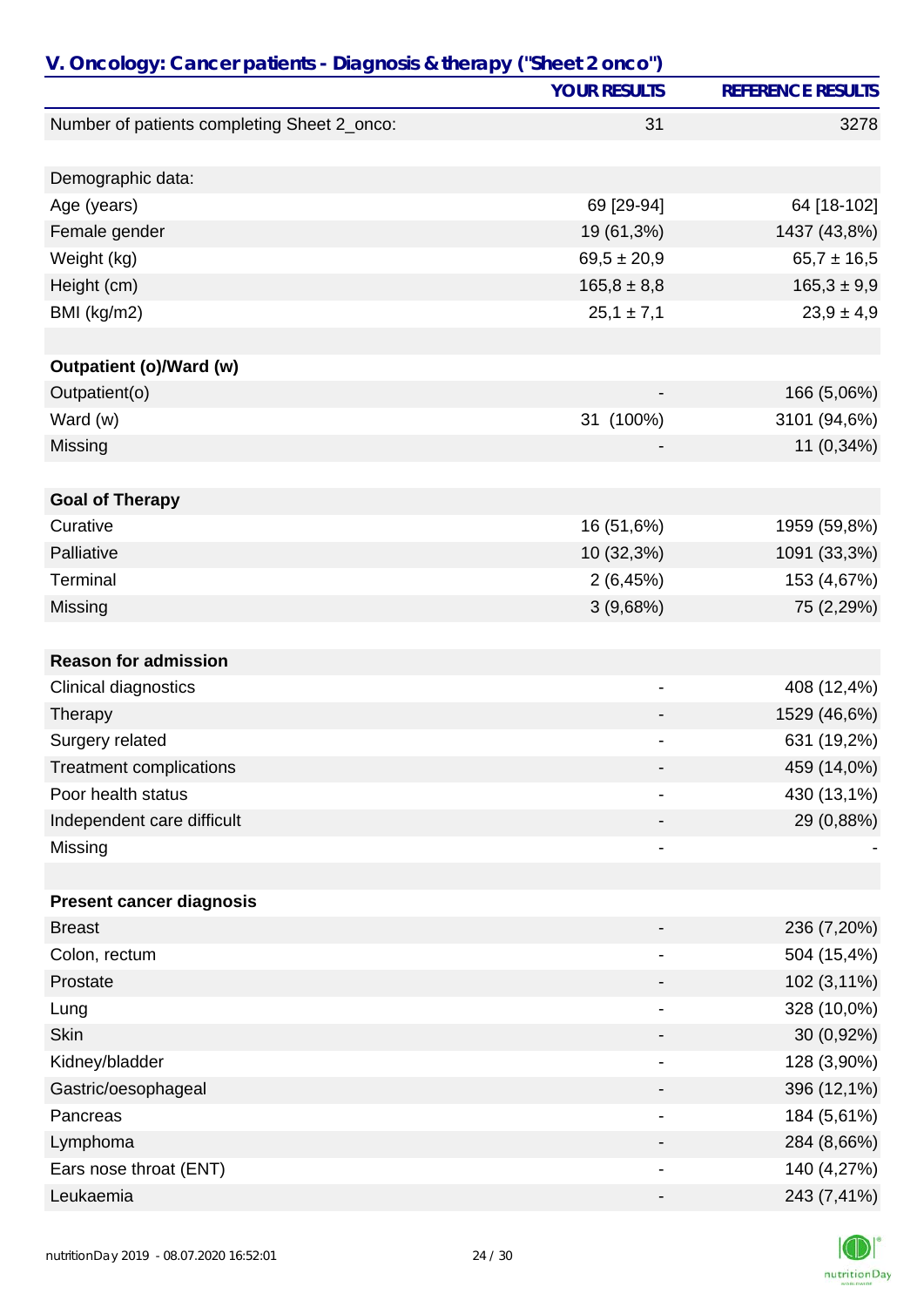| Genital tract                  | $\overline{\phantom{0}}$ | 109 (3,33%)  |
|--------------------------------|--------------------------|--------------|
| Liver                          | $\overline{\phantom{a}}$ | 260 (7,93%)  |
| Sarcoma                        | -                        | 46 (1,40%)   |
| <b>Brain</b>                   | -                        | 52 (1,59%)   |
| <b>Testicular</b>              | -                        | 14 (0,43%)   |
| Other                          |                          | 338 (10,3%)  |
| Missing                        | $\overline{\phantom{0}}$ | 45 (1,37%)   |
|                                |                          |              |
| <b>Time since diagnosis</b>    |                          |              |
| 0-2 months                     | 3(9,68%)                 | 1019 (31,1%) |
| 3-5 months                     | 13 (41,9%)               | 544 (16,6%)  |
| 6-12 months                    | $5(16,1\%)$              | 551 (16,8%)  |
| 1-2 years                      | 2(6,45%)                 | 436 (13,3%)  |
| 2-4 years                      |                          | 308 (9,40%)  |
| > 4 years                      | 2(6,45%)                 | 319 (9,73%)  |
| Missing                        |                          | 66 (2,01%)   |
|                                |                          |              |
| <b>Cancer staging</b>          |                          |              |
| 0=Carcinoma in situ            |                          | 152 (4,64%)  |
| I=Localized                    | $6(19, 4\%)$             | 654 (20,0%)  |
| II=Early locally advanced      | 3(9,68%)                 | 584 (17,8%)  |
| III=Late locally advanced      | 3(9,68%)                 | 523 (16,0%)  |
| IV=Metastasised                | 16 (51,6%)               | 993 (30,3%)  |
| Missing                        | 3(9,68%)                 | 372 (11,3%)  |
|                                |                          |              |
| Time since first therapy start |                          |              |
| No therapy                     |                          | 319 (9,73%)  |
| Tumour staging/diagnosis       | $\overline{\phantom{a}}$ | 314 (9,58%)  |
| 0-2 months                     |                          | 932 (28,4%)  |
| 3-5 months                     | -                        | 427 (13,0%)  |
| 6-12 months                    | -                        | 498 (15,2%)  |
| 1-2 years                      | -                        | 342 (10,4%)  |
| 2-4 years                      | $\overline{\phantom{a}}$ | 243 (7,41%)  |
| > 4 years                      | -                        | 284 (8,66%)  |
| Missing                        | -                        | 57 (1,74%)   |
|                                |                          |              |
| <b>Therapy situation</b>       |                          |              |
| Diagnosis                      | -                        | 345 (10,5%)  |
| Chemotherapy 1st line          |                          | 694 (21,2%)  |
| Chemotherapy > 1st line        | -                        | 584 (17,8%)  |
| Radiotherapy                   | $\overline{\phantom{a}}$ | 262 (7,99%)  |
| Target therapy                 | -                        | 86 (2,62%)   |
| Hormone therapy                | -                        | 38 (1,16%)   |
| Palliative                     | $\overline{\phantom{a}}$ | 321 (9,79%)  |

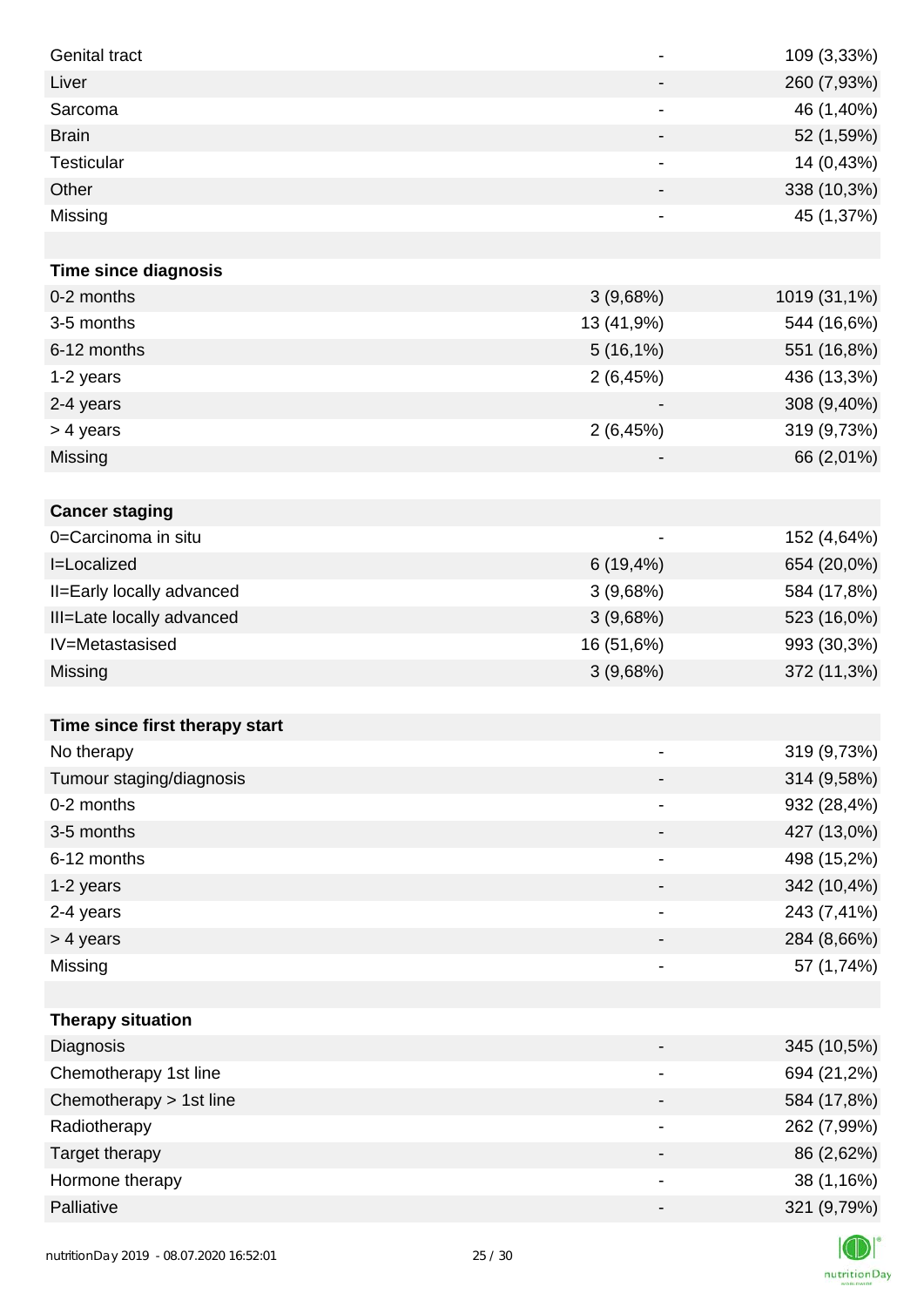| Surgery                                                                                  |                          | 846 (25,8%)  |
|------------------------------------------------------------------------------------------|--------------------------|--------------|
| Cancer related complications                                                             |                          | 299 (9,12%)  |
| Therapy related complications                                                            |                          | 138 (4,21%)  |
| Missing                                                                                  |                          | 55 (1,68%)   |
|                                                                                          |                          |              |
| <b>Infections</b>                                                                        |                          |              |
| None                                                                                     | 25 (80,6%)               | 2414 (73,6%) |
| Local                                                                                    | 2(6,45%)                 | 506 (15,4%)  |
| General                                                                                  | 4 (12,9%)                | 274 (8,36%)  |
| Missing                                                                                  |                          | 84 (2,56%)   |
|                                                                                          |                          |              |
| <b>Nutrition Treatment</b>                                                               |                          |              |
| No special diet                                                                          |                          | 1329 (40,5%) |
| Individualized diet plan                                                                 |                          | 974 (29,7%)  |
| Energy rich/protein rich ONS                                                             | $\blacksquare$           | 624 (19,0%)  |
| Enteral nutrition (via NGT/PEG)                                                          |                          | 184 (5,61%)  |
| Parenteral nutrition                                                                     |                          | 312 (9,52%)  |
| ONS enriched with special nutrients                                                      |                          | 100 (3,05%)  |
| Special nutrients (EPA, branched chained amino acids,<br>glutamine, arginine, carnitine) |                          | 49 (1,49%)   |
| Personal preferences                                                                     |                          | 342 (10,4%)  |
| Counselling                                                                              | $\overline{\phantom{a}}$ | 234 (7,14%)  |
| Other                                                                                    |                          | 132 (4,03%)  |
| Missing                                                                                  |                          |              |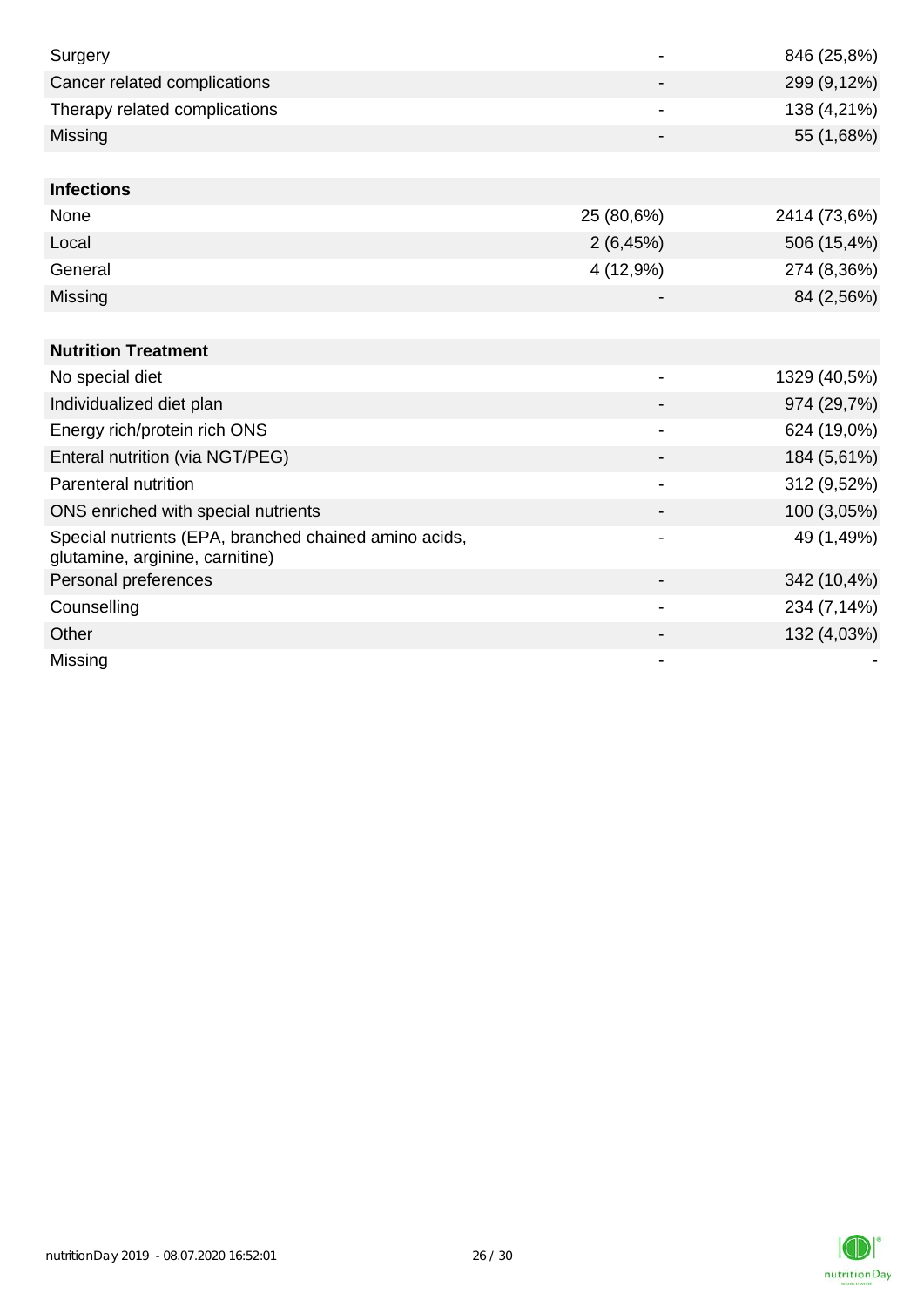| V. Oncology: Cancer patients - Appetite, food intake & quality of life ("Sheet 3 onco") |                     |                          |
|-----------------------------------------------------------------------------------------|---------------------|--------------------------|
|                                                                                         | <b>YOUR RESULTS</b> | <b>REFERENCE RESULTS</b> |
| Number of patients completing Sheet 3_onco:                                             | 31                  | 3248                     |
|                                                                                         |                     |                          |
| Body weight prior to becoming ill                                                       | 78 [54-120]         | 70 [20-180]              |
|                                                                                         |                     |                          |
| Actual body weight                                                                      | 65 [38-109]         | 64 [11-175]              |
|                                                                                         |                     |                          |
| Change in weight was                                                                    |                     |                          |
| Intentional                                                                             | 4 (12,9%)           | 130 (3,97%)              |
| Unintentional                                                                           | 20 (64,5%)          | 2109 (64,3%)             |
| Weight is stable                                                                        | 6(19,4%)            | 524 (16,0%)              |
| Missing                                                                                 |                     | 99 (3,02%)               |
|                                                                                         |                     |                          |
| During the last week                                                                    |                     |                          |
| Patients who have had pain:                                                             |                     |                          |
| Not at all                                                                              | $9(29,0\%)$         | 1075 (32,8%)             |
| A little                                                                                | 15 (48,4%)          | 966 (29,5%)              |
| Quite a bit                                                                             | 4 (12,9%)           | 585 (17,8%)              |
| Very much                                                                               | 3(9,68%)            | 379 (11,6%)              |
| Missing                                                                                 |                     | 242 (7,38%)              |
|                                                                                         |                     |                          |
| Patients who needed a rest:                                                             |                     |                          |
| Not at all                                                                              | 2(6,45%)            | 676 (20,6%)              |
| A little                                                                                | 11 (35,5%)          | 995 (30,4%)              |
| Quite a bit                                                                             | 12 (38,7%)          | 774 (23,6%)              |
| Very much                                                                               | $6(19, 4\%)$        | 535 (16,3%)              |
| Missing                                                                                 |                     | 256 (7,81%)              |
|                                                                                         |                     |                          |
| Patients who felt weak:                                                                 |                     |                          |
| Not at all                                                                              | 3(9,68%)            | 688 (21,0%)              |
| A little                                                                                | 12 (38,7%)          | 995 (30,4%)              |
| Quite a bit                                                                             | $9(29,0\%)$         | 783 (23,9%)              |
| Very much                                                                               | 7(22,6%)            | 535 (16,3%)              |
| Missing                                                                                 |                     | 244 (7,44%)              |
|                                                                                         |                     |                          |
| Patients who felt depressed:                                                            |                     |                          |
| Not at all                                                                              | 15 (48,4%)          | 1154 (35,2%)             |
| A little                                                                                | 10 (32,3%)          | 1026 (31,3%)             |
| Quite a bit                                                                             | 3(9,68%)            | 499 (15,2%)              |
| Very much                                                                               | 3(9,68%)            | 282 (8,60%)              |
| Missing                                                                                 |                     | 255 (7,78%)              |

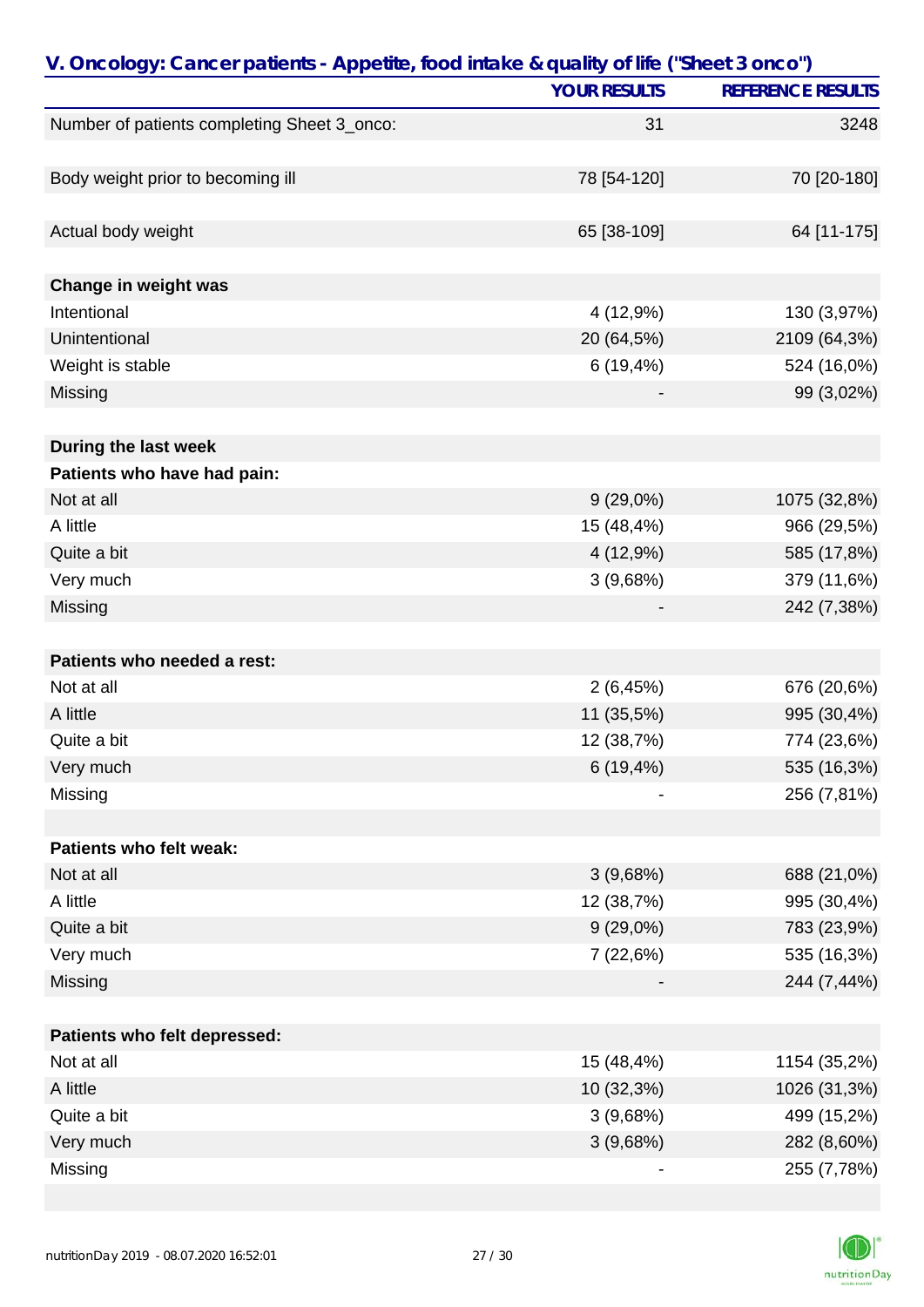| Patients who were tired:                                    |              |              |
|-------------------------------------------------------------|--------------|--------------|
| Not at all                                                  | 10 (32,3%)   | 700 (21,4%)  |
| A little                                                    | 14 (45,2%)   | 1048 (32,0%) |
| Quite a bit                                                 | 2(6,45%)     | 755 (23,0%)  |
| Very much                                                   | $5(16,1\%)$  | 494 (15,1%)  |
| Missing                                                     |              | 243 (7,41%)  |
|                                                             |              |              |
| Patients whose pain interfered with their daily activities: |              |              |
| Not at all                                                  | 14 (45,2%)   | 1203 (36,7%) |
| A little                                                    | $6(19, 4\%)$ | 789 (24,1%)  |
| Quite a bit                                                 | 7(22,6%)     | 548 (16,7%)  |
| Very much                                                   | 2(6,45%)     | 421 (12,8%)  |
| Missing                                                     | 2(6,45%)     | 267 (8,15%)  |
|                                                             |              |              |
| Patients who lacked appetite:                               |              |              |
| Not at all                                                  | 11 (35,5%)   | 1102 (33,6%) |
| A little                                                    | 3(9,68%)     | 840 (25,6%)  |
| Quite a bit                                                 | 13 (41,9%)   | 567 (17,3%)  |
| Very much                                                   | 4 (12,9%)    | 465 (14,2%)  |
| Missing                                                     |              | 261 (7,96%)  |
|                                                             |              |              |
| <b>Just now</b>                                             |              |              |
| Patients who have pain:                                     |              |              |
| Not at all                                                  | 13 (41,9%)   | 1281 (39,1%) |
| A little                                                    | 11 (35,5%)   | 1090 (33,3%) |
| Quite a bit                                                 | $5(16,1\%)$  | 444 (13,5%)  |
| Very much                                                   | 2(6,45%)     | 167 (5,09%)  |
| Missing                                                     |              | 258 (7,87%)  |
|                                                             |              |              |
| Patients who need a rest:                                   |              |              |
| Not at all                                                  | 3(9,68%)     | 671 (20,5%)  |
| A little                                                    | 13 (41,9%)   | 1142 (34,8%) |
| Quite a bit                                                 | 11 (35,5%)   | 759 (23,2%)  |
| Very much                                                   | 4 (12,9%)    | 393 (12,0%)  |
| Missing                                                     |              | 266 (8,11%)  |
|                                                             |              |              |
| Patients who feel weak:                                     |              |              |
| Not at all                                                  | $5(16,1\%)$  | 760 (23,2%)  |
| A little                                                    | 11 (35,5%)   | 1079 (32,9%) |
| Quite a bit                                                 | 12 (38,7%)   | 740 (22,6%)  |
| Very much                                                   | 3(9,68%)     | 386 (11,8%)  |
| Missing                                                     |              | 265 (8,08%)  |

### **Patients who are depressed:**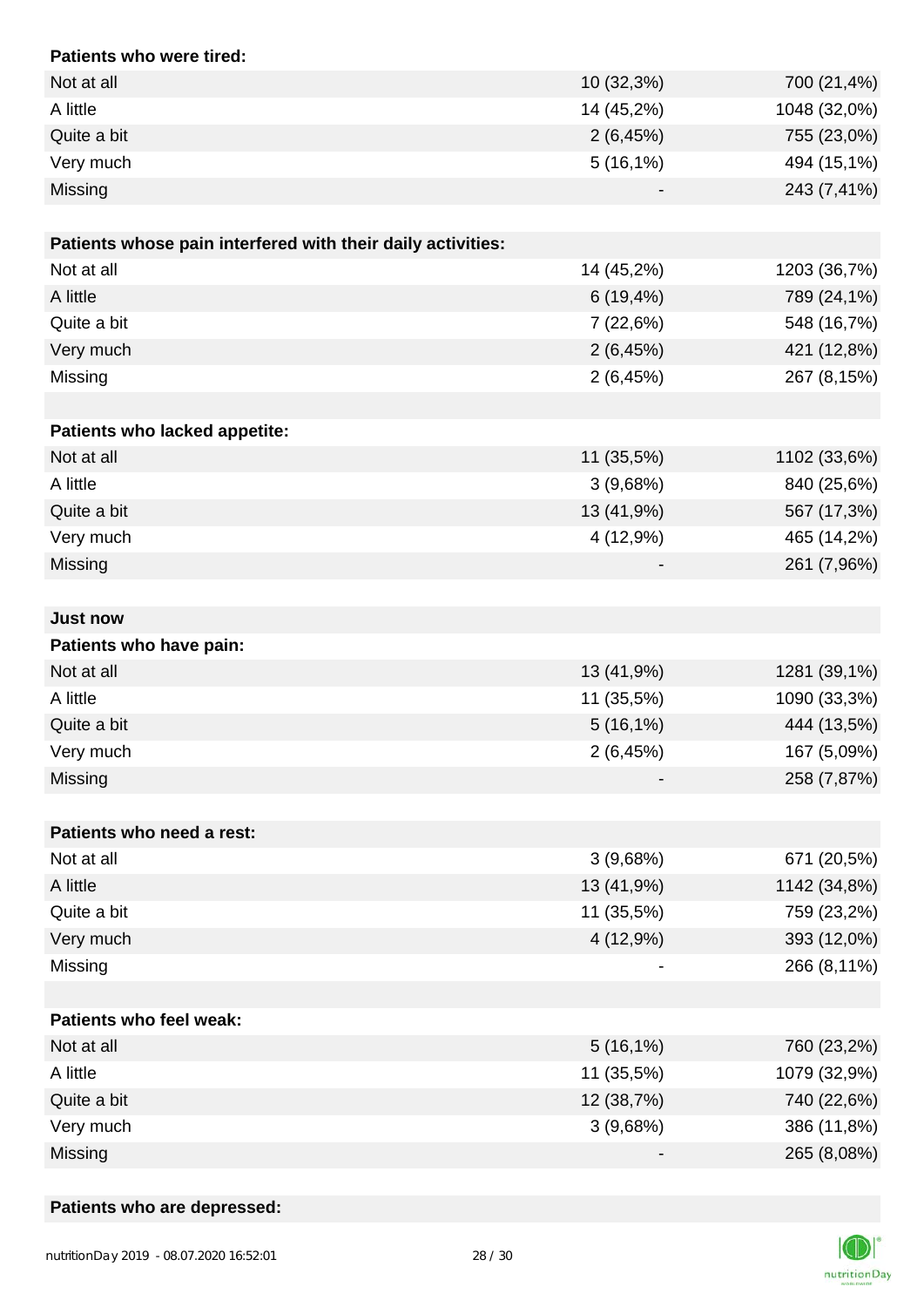| Not at all                                                  | 11 (35,5%)                   | 1318 (40,2%) |
|-------------------------------------------------------------|------------------------------|--------------|
| A little                                                    | 15 (48,4%)                   | 1001 (30,5%) |
| Quite a bit                                                 | 3(9,68%)                     | 431 (13,1%)  |
| Very much                                                   | 2(6,45%)                     | 199 (6,07%)  |
| Missing                                                     | $\qquad \qquad \blacksquare$ | 270 (8,24%)  |
|                                                             |                              |              |
| <b>Patients who are tired:</b>                              |                              |              |
| Not at all                                                  | 4 (12,9%)                    | 799 (24,4%)  |
| A little                                                    | 15 (48,4%)                   | 1157 (35,3%) |
| Quite a bit                                                 | 8(25,8%)                     | 651 (19,9%)  |
| Very much                                                   | 4 (12,9%)                    | 352 (10,7%)  |
| Missing                                                     |                              | 270 (8,24%)  |
|                                                             |                              |              |
| Patients whose pain interferes with their daily activities: |                              |              |
| Not at all                                                  | 11 (35,5%)                   | 1232 (37,6%) |
| A little                                                    | 11 (35,5%)                   | 858 (26,2%)  |
| Quite a bit                                                 | 7(22,6%)                     | 531 (16,2%)  |
| Very much                                                   | 2(6,45%)                     | 318 (9,70%)  |
| Missing                                                     |                              | 288 (8,79%)  |
|                                                             |                              |              |
| Patients who lack appetite:                                 |                              |              |
| Not at all                                                  | 11 (35,5%)                   | 1159 (35,4%) |
| A little                                                    | 8(25,8%)                     | 880 (26,8%)  |
| Quite a bit                                                 | $5(16,1\%)$                  | 550 (16,8%)  |
| Very much                                                   | 7 (22,6%)                    | 355 (10,8%)  |
| Missing                                                     |                              | 285 (8,69%)  |
|                                                             |                              |              |
| Reasons for change in appetite/food intake                  |                              |              |
| Nausea/Vomiting                                             | $\overline{\phantom{0}}$     | 612 (18,7%)  |
| Inflammation in mouth                                       |                              | 160 (4,88%)  |
| Pain                                                        |                              | 454 (13,8%)  |
| Constipation                                                |                              | 258 (7,87%)  |
| Diarrhea                                                    |                              | 188 (5,74%)  |
| Change in taste/smell                                       |                              | 447 (13,6%)  |
| Early satiation/Loss of appetite                            |                              | 771 (23,5%)  |
| Other                                                       |                              | 544 (16,6%)  |
| Missing                                                     | 20 (64,5%)                   | 121 (3,69%)  |
|                                                             |                              |              |
| Maximum activity performed by patients                      |                              |              |
| Able to do sports                                           |                              | 135 (4,12%)  |
| Fully active                                                |                              | 462 (14,1%)  |
| Able to carry out light activities                          | $6(19, 4\%)$                 | 675 (20,6%)  |
| Able to carry out self care                                 | 13 (41,9%)                   | 777 (23,7%)  |
| Able to carry out limited self care                         | $6(19, 4\%)$                 | 487 (14,9%)  |
|                                                             |                              |              |

K